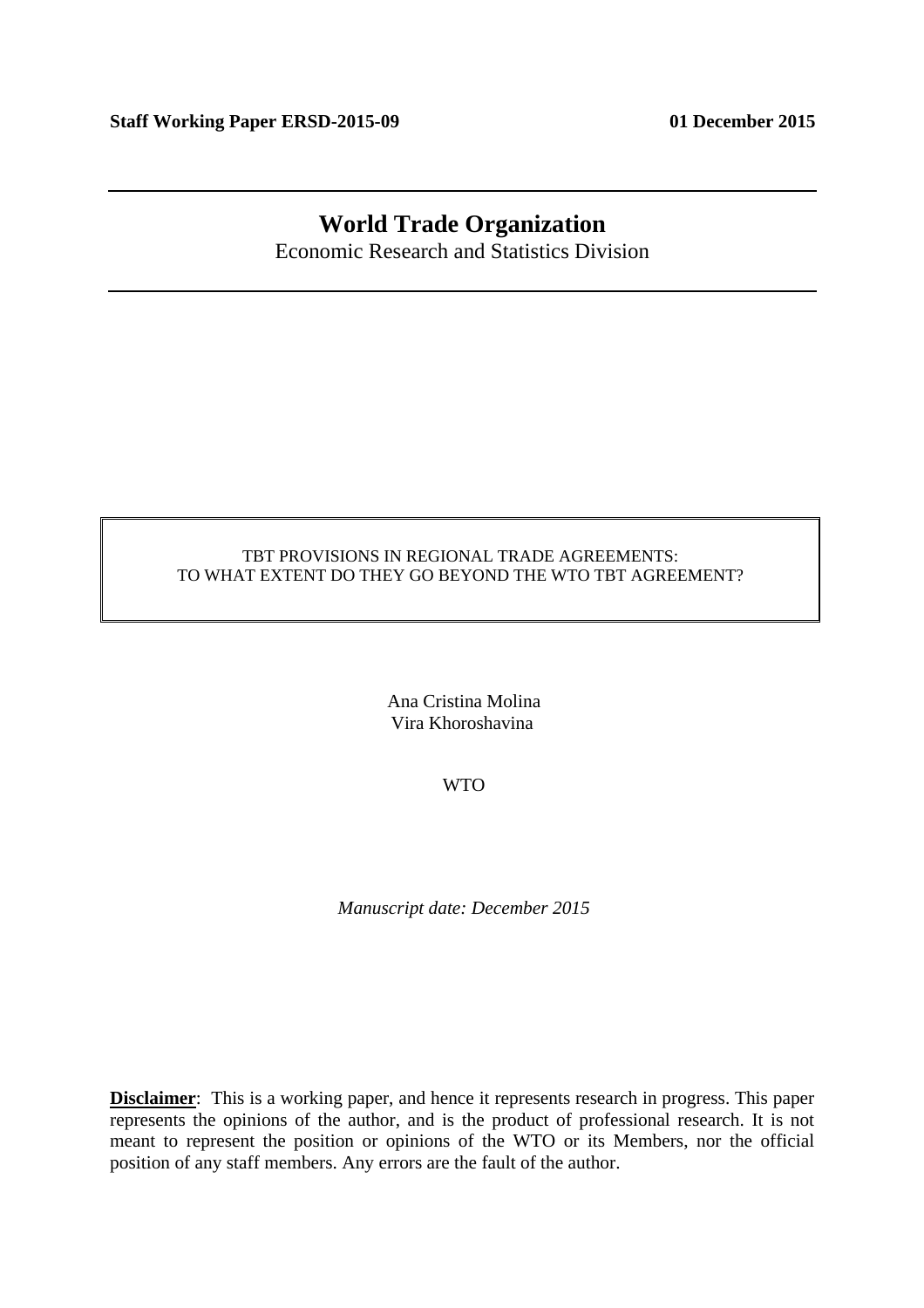### **TBT PROVISIONS IN REGIONAL TRADE AGREEMENTS: TO WHAT EXTENT DO THEY GO BEYOND THE WTO TBT AGREEMENT?**

Ana Cristina Molina $*$ <sup> $\alpha$ </sup> Vira Khoroshavina<sup>γ</sup>

**Abstract:** This paper investigates whether TBT provisions included in RTAs differ from those under the WTO TBT Agreement, and, if they do, whether they entail broader commitments. Our analysis covers 238 RTAs, of which 171 include at least one provision, and focuses on the provisions on technical regulations, conformity assessment procedures, transparency, dispute settlement, marking and labelling and sector-specific commitments. We find that all RTAs signed since 2010 systematically include TBT provisions and that the most frequent provisions are those referring to the TBT Agreement and transparency. Moreover, even if there are RTAs that include new or broader commitments than the TBT Agreement, our study shows that their number remains very limited. For instance, relatively few RTAs have included provisions to better implement WTO provisions in the area of transparency or provisions requiring the equivalence or harmonization of technical regulations among the parties or even the recognition of conformity assessment results. RTAs with a dispute settlement provision that applies exclusively to TBT issues are also very few. These RTAs give in general exclusive jurisdiction to the WTO DSM over TBT related disputes. Finally, also only a minority of RTAs include provisions on new issues such as marking and labelling or sector-specific provisions, typically for electric and electronic products, pharmaceuticals or vehicles.

**Keywords:** Regional Trade Agreements, non-tariff barriers, TBT. **JEL classifications:** F13, F15

 <sup>\*</sup>  $*$  This is a working paper, and hence it represents research in progress. The opinions expressed in this paper should be attributed to its authors. They are not meant to represent the positions or opinions of the WTO and its Members and are without prejudice to Members' rights and obligations under the WTO. Any errors are attributable to the authors.The authors would like to thank Willy Alfaro and Rohini Acharya for their support, Erik Wijkstrom, Serra Ayral, Devin McDaniels and Lauro Locks for their comments and suggestions and Mark Huber for his research assistance for the first part of this project.

 World Trade Organization, Rue de Lausanne 154, CH-1211 Geneva. Email: anacristina.molina@wto.org (corresponding author).

γ Former WTO intern. Email: vera.khoroshavina@gmail.com.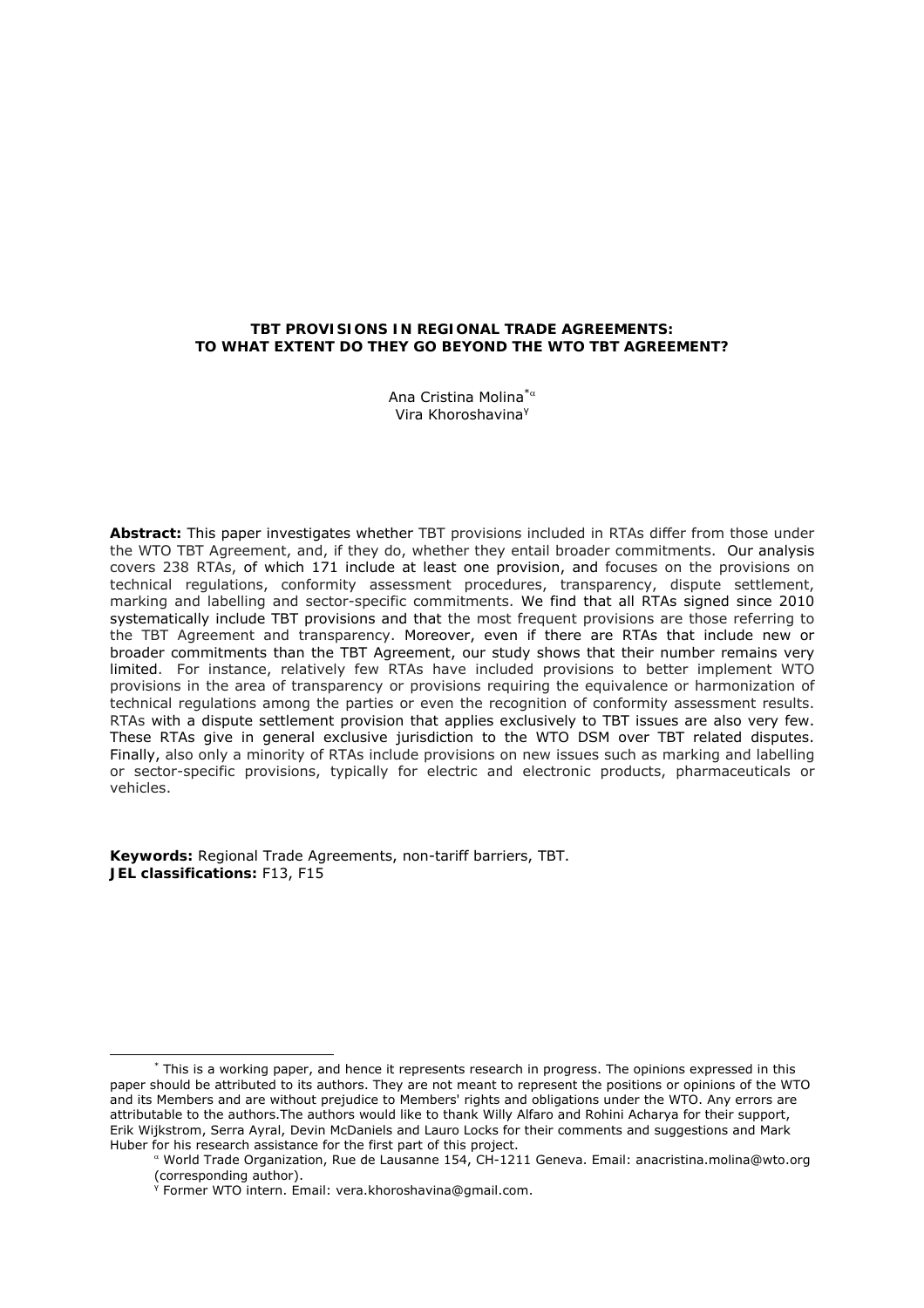## **1. INTRODUCTION**

Technical barriers to trade (TBT) have been the object of considerable – and growing – attention over the past ten years. The interest is notably reflected in a surge in the number of specific trade concerns raised in the WTO TBT Committee since 2005 which rose from 128 to 453 in 2014<sup>1</sup>, as well as – as shown in this paper – in the systematic inclusion of TBT provisions in regional trade agreements (RTAs). $<sup>2</sup>$ </sup>

The proliferation of RTAs has raised concerns about their potential effect on the multilateral system. One of the many debates has centred around TBT provisions included in RTAs, in particular whether they differ from the WTO TBT Agreement, and, if they do, whether they entail broader commitments. The literature on TBT provisions in RTAs is very scant. All the studies have focused on a relatively small sample of RTAs and concluded that most of their TBT provisions tend to converge with, and support, the multilateral trading system. For instance, Piermartini and Budetta conducted a first study in 2006 based on 73 RTAs. They found that among the 58 RTAs that contain TBT provisions, 30 make reference to the TBT Agreement and, in particular, 21 reaffirm their rights and obligations under the TBT Agreement. Based on the frequency of provisions, they also conclude that RTAs in their sample tend to favour the harmonization of standards and technical regulations over equivalence, as well as mutual recognition for conformity assessment procedures. They also examine TBT provisions related to transparency requirements, institutional frameworks and cooperation. Building on this seminal study, Lesser (2007) expanded the sample of RTAs to 82. A number of other studies focus only on the RTAs of a limited number of countries. For instance, L. Ti Ting (2012) analyses the coverage of TBT provisions in selected RTAs concluded by the EU, US, Australia and Singapore, (50 RTAs in total), and concludes also that these RTAs converge towards and complement the existing disciplines in the TBT Agreement.

Compared to previous studies, the present analysis differs in two major ways. First, it covers 238 RTAs. Second, it focuses on the evolution of the TBT provisions included in RTAs and on the differences (if any) with the TBT Agreement for the provisions regarding: technical regulations, conformity assessment procedures, transparency, dispute settlement, marking and labelling and sector-specific issues; the last two being topics that are either only briefly mentioned in the TBT Agreement or absent.

Although the examined TBT provisions in RTAs vary in their scope and depth depending on the issue, our analysis shows that the differences between TBT provisions in RTAs and the TBT Agreement are very limited, and that in many cases they have emerged only in recent years. We find that the most frequent TBT provisions in RTAs are those referring to the TBT Agreement and transparency, and that in general only a minority of RTAs include TBT provisions that go beyond the TBT Agreement. For instance, some RTAs have included provisions to better implement WTO provisions in the area of transparency or provisions requiring the equivalence or harmonization of technical regulations among the parties or even the recognition of conformity assessment results. Only a minority of RTAs also include provisions on new issues such as marking and labelling or sector-specific provisions, typically for electric and electronic products, pharmaceuticals or vehicles.

## **2. DATA**

Our study reviews the TBT provisions contained in RTAs, taking as a benchmark the provisions in the TBT Agreement, and contrary to previous studies focus on the differences. The analysis covers 238 RTAs that is all RTAs in force and notified to the WTO as of December 2014, with a few exceptions;<sup>3</sup> and is based on the texts of these RTAs.<sup>4</sup> When available, protocols, annexes, side

 $\frac{1}{1}$  $1$  This figure includes only new trade concerns (WTO Document G/TBT/36, 23 February 2015 and WTO TBT Information Management System, http://tbtims.wto.org/Default.aspx?Lang=0). 2

 $2$  Throughout this paper, we follow the WTO terminology and use the term RTAs to refer to reciprocal preferential trade agreements. Similarly we use the term TBT to refer to standards, technical regulations and conformity assessment procedures.

 $3$  In total there were 12 RTAs that were not included, because among other reasons, they have been superseded by subsequent RTAs, they have limited scope or because they involved a complex legal structure which could lead to misleading conclusions regarding the inclusion of TBT provisions, as well their scope and depth. This group of RTAs include: the Global System of Trade Preferences among Developing Countries (GSTP), the Latin American Integration Association (LAIA), Protocol on Trade Negotiations (PTN), EU – Overseas Countries and Territories (OCT), European Economic Area (EEA), and the Dominican Republic - Central America Free Trade Agreement. 4

<sup>&</sup>lt;sup>4</sup> Annex 1 present the list of all RTAs included in the study.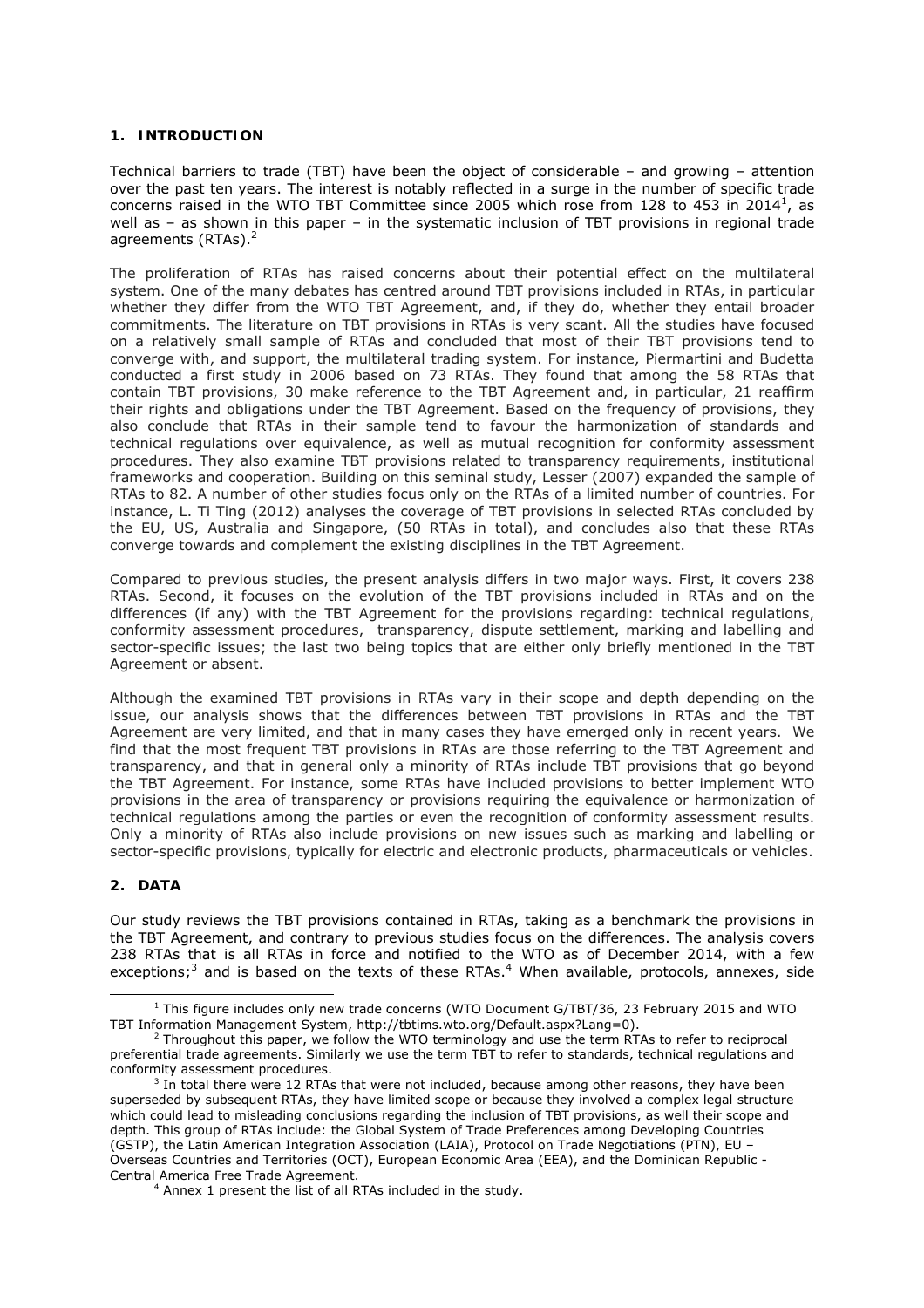letters, or any other legal instrument incorporated into the agreement after its signature have also been considered. Of these RTAs, 72 per cent (or 171 RTAs), contain TBT provisions (Figure 7.1), which can take the form of a chapter/section or an article. These RTAs will be the main focus of our study.





There are two limitations that must be borne in mind when interpreting the results of this study. First, our analysis does not allow us to assess the actual implementation of the TBT provisions under examination as our main source of information is the legal texts of the agreements. Second, our analysis does not take into account other types of agreements that may regulate TBT issues among the parties such as mutual recognition agreements or arrangements, unless they are part of the RTA.

## **3. EVOLUTION OF TBT PROVISIONS IN RTAS**

With the increasing importance of TBT measures, the content of RTAs has also evolved over the years. Of the 238 RTAs included in this study, about 72 per cent contain provisions on TBTs. But it is only recently that the inclusion of TBT provisions has become almost systematic (Chart 2). Prior to the creation of the WTO in 1995, RTAs that included TBT provisions were rare and the content of these provisions was very limited in scope. It is only after the creation of the WTO and the entry into force of the WTO TBT Agreement that the inclusion of TBT provisions in RTAs increased significantly to become systematic after 2009. $5$ 

 $\frac{1}{5}$  $<sup>5</sup>$  Indeed, all the agreements (36 RTAs) signed after 2009 include provisions on TBTs.</sup>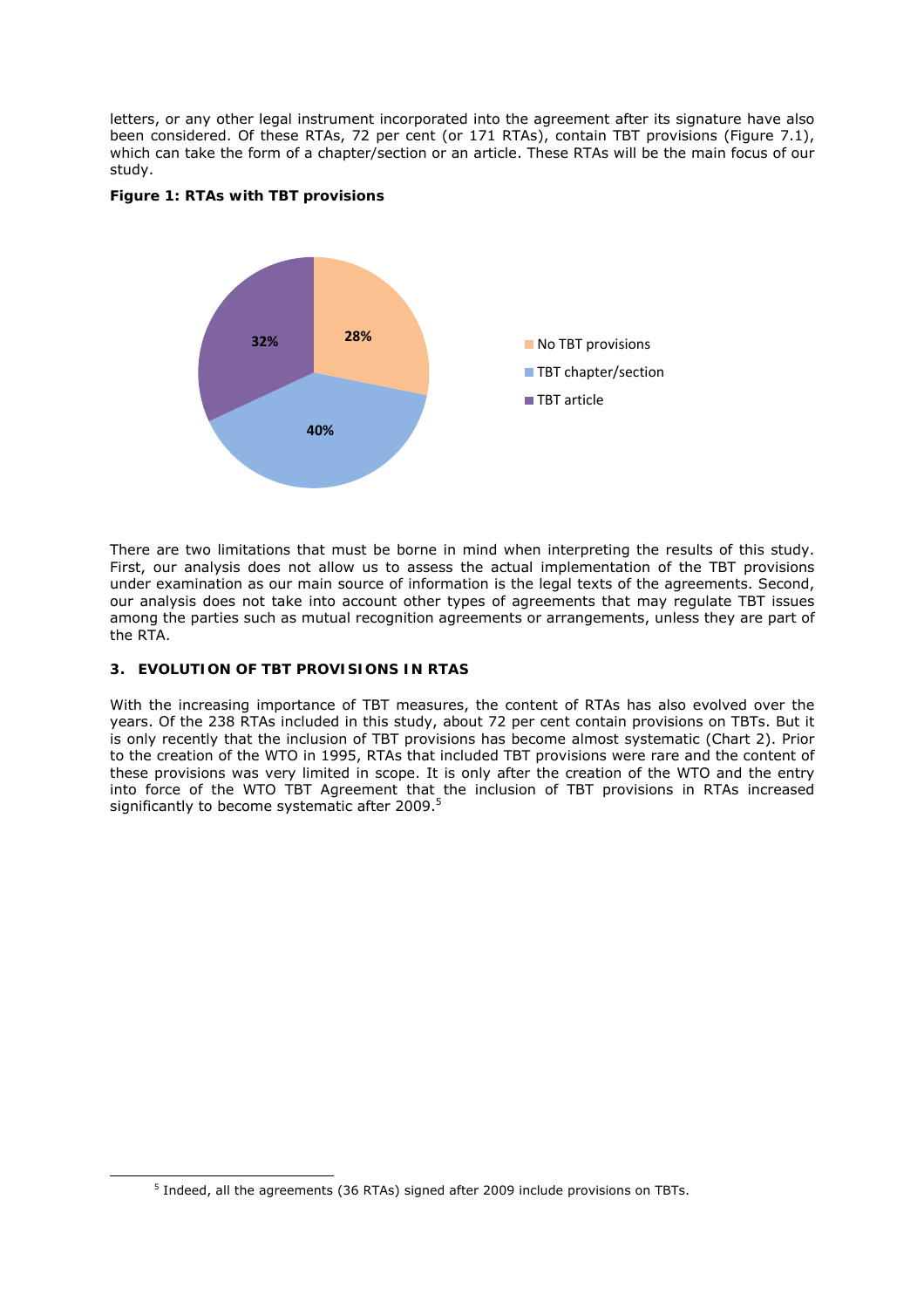



**TBT provisions in RTAs**

The structure and content of these provisions has also evolved. Until 2002, the vast majority of RTAs included single articles on TBT (Chart 3).<sup>6</sup> Since 2003, the trend has reversed with on average 72 per cent of the agreements signed each year with TBT provisions have these organised under a chapter/section, rather than single articles.<sup>7</sup> This dramatic evolution shows the increasing importance that countries have been attributing to TBT issues since 2003.





# **TBT provisions in RTAs**

TBT chapters or sections consist in general of a larger number of articles, which in certain cases can be more detailed than the provisions in the TBT Agreement. But they can also simply reproduce or mirror the provisions in the TBT Agreement. Therefore, the inclusion of a chapter on TBT should not be used as proxy to characterize the "depth" of TBT provisions in the agreement. As we will show later, depending on the issue, although language may differ and provisions may be more detailed than those in the TBT Agreement, there are only very few RTAs with commitments

It is worth noting that single articles could consist on more than one provision/paragraph.

 $\frac{7}{1}$  It is worth noting that of the 95 RTAs with a TBT section or chapter, 76 have a chapter that refers exclusively to TBTs, as opposed to cases where one chapter groups TBT and SPS articles.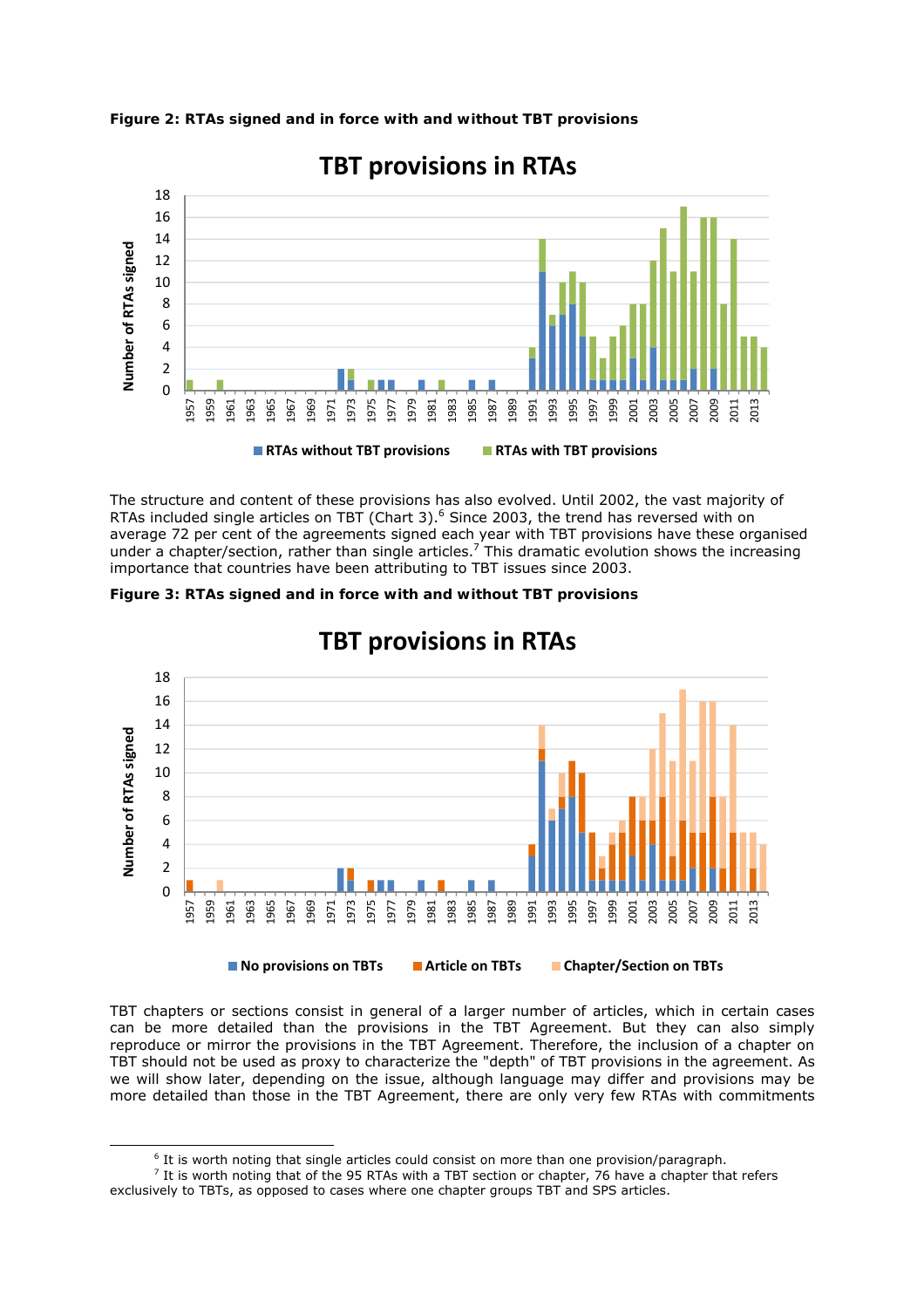that go beyond the TBT Agreement and may have important implications for the trade relationships between the parties.

In terms of coverage, most of the chapters/sections or articles on RTAs include provisions applying to at least the same measures as the TBT Agreement, namely standards, technical regulations and conformity assessment procedures (Table 1). Overall, RTAs with this type of coverage account for 88 per cent (or 150 RTAs) of all RTAs. Of these agreements, 40 also cover metrology, with some of them also covering authorization procedures to sell a good in a market. These RTAs involve mainly Latin American countries, the US and the EU. Only 8 per cent of the RTAs with a TBT provision have a more limited coverage than that of the TBT Agreement, as they apply either only to technical regulations, conformity procedures, technical regulations and conformity assessment procedures or technical regulations and standards. Finally, in the definitions for standards and technical regulations used in RTAs, only a minority (6 RTAs) specify that they also cover services.<sup>8</sup>

|  |  | Table 1: RTAs with TBT provisions |  |  |
|--|--|-----------------------------------|--|--|
|--|--|-----------------------------------|--|--|

| <b>Provision covered</b>                                                                                         | TBT<br>Chapter/<br><b>Section</b> | <b>TBT</b><br>Article | Total          | Percent |
|------------------------------------------------------------------------------------------------------------------|-----------------------------------|-----------------------|----------------|---------|
| standards, technical regulations and conformity assessment<br>procedures                                         | 66                                | 44                    | 110            | 64.3    |
| standards, technical regulations, conformity<br>assessment<br>procedures and metrology                           | 16                                | 12                    | 28             | 16.4    |
| standards, technical regulations, conformity<br>assessment<br>procedures, metrology and authorization procedures | 7                                 | 5                     | 12             | 7.0     |
| technical regulations and conformity assessment procedures                                                       |                                   |                       | $\mathcal{P}$  | 1.2     |
| technical regulations and standards                                                                              | $\Omega$                          | 8                     | 8              | 4.7     |
| conformity assessment procedures                                                                                 | 3                                 | $\Omega$              | 3              | 1.8     |
| technical regulations                                                                                            | 1                                 | $\Omega$              | 1              | 0.6     |
| not specified                                                                                                    |                                   | 6                     | 7 <sup>a</sup> | 4.1     |

In one of these 7 RTAs, the parties specified that the TBT Agreement governs their trade relationship.

Note: When the coverage in the text of the RTA was not clearly indicated, the coverage was determined based on the reference to standards, technical regulations, conformity assessment, metrology or authorization procedures made in the provisions.

Source: Authors' calculations based on the information contained in the WTO RTA database

RTAs that do not include provisions on TBT include mainly agreements concluded by India, China and Japan during 2001-2009 and most RTAs signed during 1995-2000 by the former Commonwealth of Independent States (CIS). Older agreements (signed prior to 1995) with no provisions on TBT involved mainly agreements involving the CIS countries, as well as some RTAs involving the EU and the US.

#### **4. TBT PROVISIONS IN RTAS: SELECTED TOPICS**

#### **4.1. Reference to the TBT Agreement in RTAs**

Among the 171 RTAs with TBT provisions, the vast majority (85 per cent) refer to the TBT Agreement<sup>9</sup>, thus showing the willingness of the parties to not undermine the TBT Agreement, but rather complement it. This is the TBT provision with the highest frequency in RTAs, and although it tends to confirm the application of the TBT Agreement, the language used varies across agreements (Chart 4). The distinction is important as it can also give an indication on how detailed the other TBT provisions are in the agreement. Yet, it is important to note that even if an agreement does not explicitly refer to the TBT Agreement, WTO members continue to be bound by the latter.

 <sup>8</sup> Chile - Central America, Panama - Central America, Mexico – Uruguay, Chile – Mexico, Colombia – Mexico and North American Free Trade Agreement (NAFTA).

 $9$  For RTAs with TBT provisions that make no reference to the WTO agreement, TBT provisions are organized in one article and do not include a chapter/section on RTAs, except for two cases (COMESA and EFTA).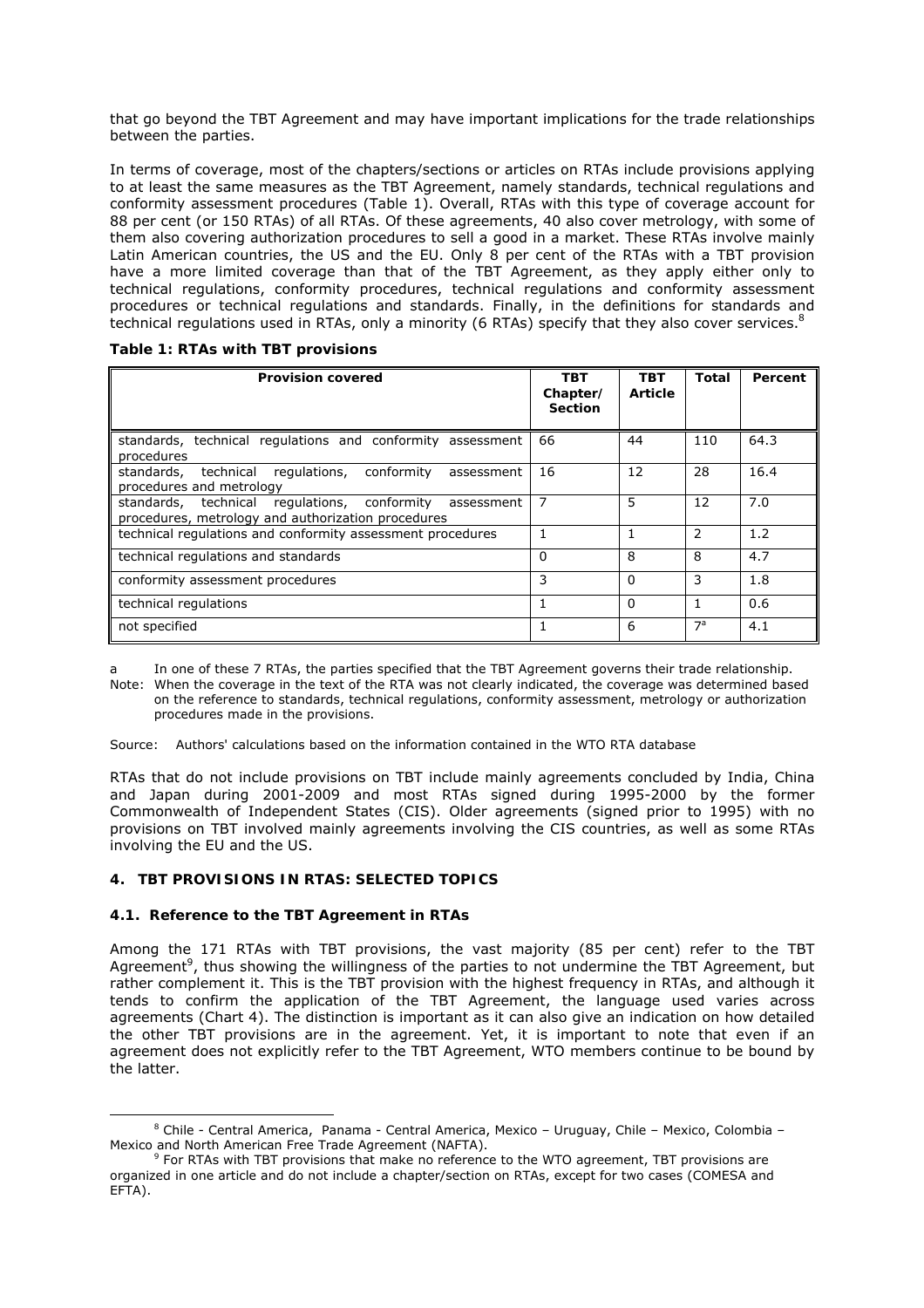

### **Figure 4: RTAs with TBT provisions and reference to the TBT Agreement**

The language most frequently used by the parties is to affirm their rights and obligations under the TBT Agreement (34 per cent of RTAs with TBT provisions). For another 23 per cent, the parties indicate specifically that TBT issues are to be governed by the TBT Agreement and in 8 per cent the TBT Agreement is incorporated into and made part of the RTA.<sup>10</sup> In 10 per cent of RTAs, the parties affirm, incorporate into or refer only to certain provisions of the TBT Agreement, such as notifications and consultations. In the remaining RTAs, the parties indicate that the TBT Agreement applies in addition to the RTA or use other language to indicate their commitment to apply the TBT  $A$ greement. $11$ 

In a few cases the parties agree to use the TBT Agreement even when the RTA involves non-WTO members. For instance, in the agreement between EFTA and Serbia, the parties specify that TBT issues are governed by the TBT Agreement, which implies that even though Serbia is not a WTO Member yet, it is already bound by the principles set out in the TBT Agreement.<sup>12</sup> Similarly, in EU-Cameroon, the parties expand the rights and obligations under the TBT Agreement also to non-WTO members.<sup>13</sup> The role of this provision is probably to anticipate the potential accession of other countries which were not members of the WTO when the RTA was negotiated, such as Serbia or Montenegro, the latter becoming a WTO member in 2014.

The provision referring to the TBT Agreement has also evolved over time (Chart 5). All the agreements with TBT provisions signed since 2010 make reference to the TBT Agreement, which reflect countries' increasing awareness of preserving coherence between RTAs and the multilateral trading system. Here, the main strategies applied by the parties are to affirm their rights and obligations under the TBT Agreement, to incorporate the TBT Agreement into the RTA or to specify that the TBT Agreement governs any TBT issues between the parties.

<sup>&</sup>lt;sup>10</sup> Some of the agreements that incorporate the TBT Agreement into their text, also reaffirm the WTO<br>TBT Agreement or indicate that TBT issues are governed by it.

THT For instance, certain RTAs specify that the RTA should not affect the rights and obligations under the WTO TBT Agreement. or that the latter should quide the application of TBT measures.

 $12$  Article 13 of the Free Trade Agreement between the EFTA States and the Republic of Serbia.<br> $13$  Article 41 of Interim Agreement with a view to an Economic Partnership Agreement between the

European Community and its member States, of the one part, and the Central Africa Party, of the other part  $(2009)$ .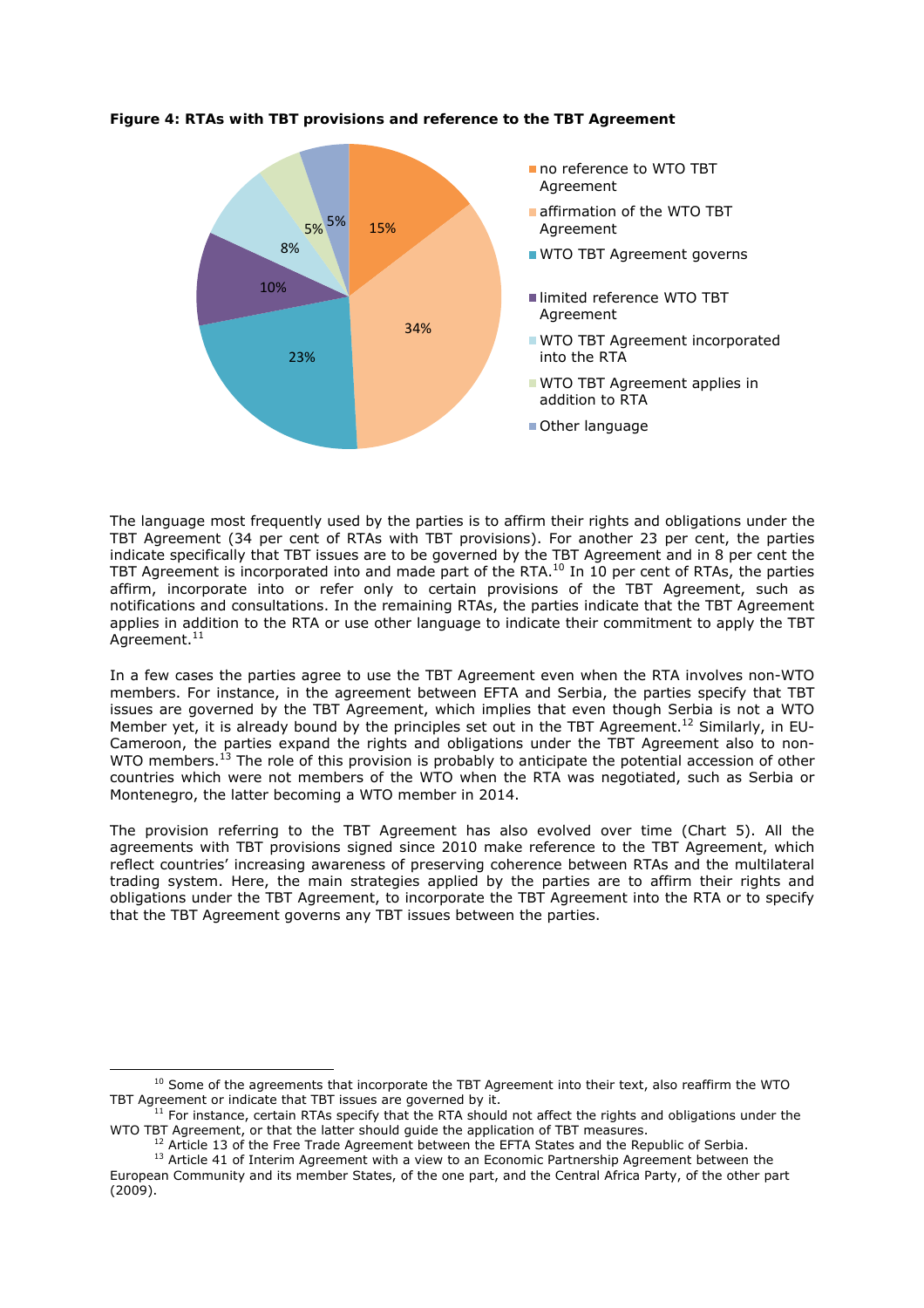



## **TBT provisions in RTAs**

other language

- limited reference
- **WTO TBT Agreement applies**
- **WTO TBT Agreement is**
- incorporated WTO TBT Agreement governs
- affirmation of WTO TBT
- Agreement
- no reference to WTO TBT
- Agreement ■ no TBT provisions

The language used can usually provide an indication of the structure of the RTA, as well as of the template and level of detail of TBT provisions. In fact, all but two RTAs that include a Chapter on TBT (95 RTAs), make reference to the TBT Agreement. In more than half of the cases, the language used affirms the parties' rights and obligations under the TBT Agreement (Chart 6). Of the 76 RTAs where provisions on TBT are organized under an article – in general with very few provisions – more than half (34 RTAs) indicate that their agreements are governed by the TBT Agreement<sup>14</sup> or re-affirm the TBT Agreement (6 RTAs). In addition, these RTAs include provisions under the same article referring mainly to cooperation in this area. This is the case for instance of most of the Agreements signed by EFTA members, and in general for agreements concluded by Turkey. Of the remaining agreements, 23 make no explicit reference to the TBT agreement (mainly EU agreements, e.g. EU-Algeria); and in 12 RTAs, reference is very limited. Finally, in one RTA, which was signed prior to 1995, the parties agree that the GATT Agreement on TBT $<sup>15</sup>$  should guide</sup> the application of TBT measures.



### **Figure 6: Reference to the TBT Agreement in RTAs**

It is therefore clear that in the vast majority of RTAs and in particular all the recent ones ("newgeneration" agreements), there is a clear attitude towards reinforcing the commitments made under the TBT Agreement by including an explicit reference to it.

<sup>&</sup>lt;sup>14</sup> Of these RTAs, one also incorporates the TBT Agreement in its text.<br><sup>15</sup> This agreement, also known as the "Standards Code" – a plurilateral Tokyo Round Agreement (1979), was the basis for the WTO Agreement on TBT that was signed in 1995.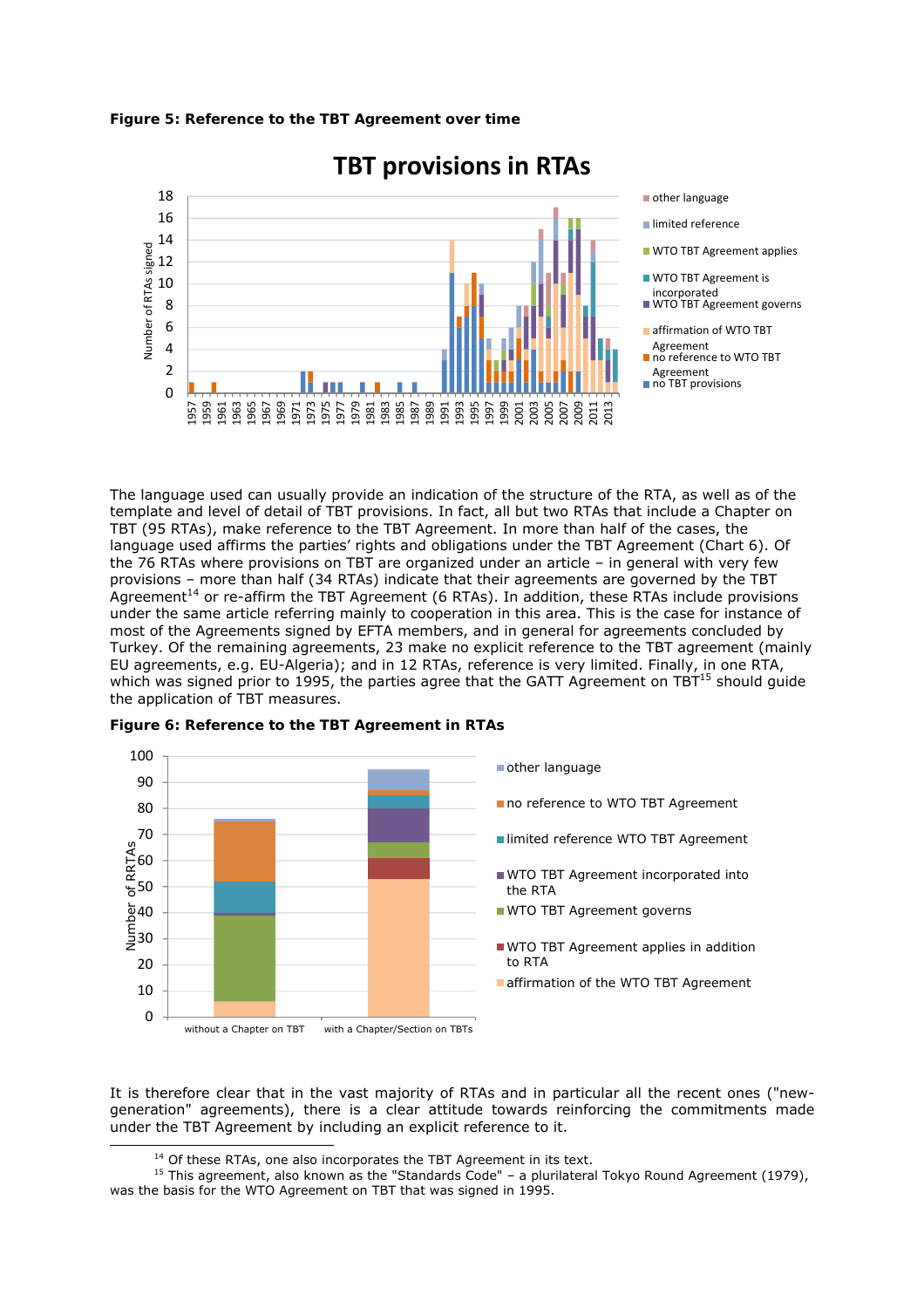#### **4.2. Technical regulations in RTAs: harmonization and equivalence**

Technical regulations, as well as conformity assessment procedures can be complex and differ across markets, which can deter trade and/or impose significant costs for exporters. These effects can be even magnified as nowadays goods cross many borders before reaching final consumers and global value chains continue to proliferate. In order to mitigate these effects, governments can resort to harmonization and acceptance of equivalence of these rules. Both tools can act as catalysts for trade and are mentioned in the TBT Agreement and in some RTAs. In the following subsections and in the section on transparency below, we assess whether the commitments in RTAs with respect to the harmonization and equivalence of technical regulations and the harmonization and recognition of conformity assessment procedures differ from and are broader under the TBT Agreement.<sup>16</sup>

The TBT Agreement promotes regulatory harmonization by requiring that members use relevant international standards, guides or recommendations as a basis for their standards, technical regulations, conformity assessment procedures, except when such international standards are ineffective or inappropriate to achieve their legitimate goals (Articles 2.4, 5.4 and Annex 3, paragraph F of the TBT Agreement). Since harmonization requires a common legislative framework, which in practice may not be achievable or desirable for valid reasons, the TBT Agreement also encourages equivalence as a complementary approach to technical harmonization. In particular, WTO members are encouraged to accept as equivalent the technical regulations of other members, and shall ensure to accept when possible the results of conformity assessment conducted in the territory of other members (Articles 2.7 and 6.1).<sup>17</sup> Compared to these provisions, RTAs commitments with respect to technical regulations can differ from and go beyond the TBT Agreement in two major ways: a) by requiring that parties harmonize among them their technical regulations; and/or b) by requiring that the parties accept as equivalent the technical regulations of the other parties. In the following sections we review each case.

#### *Harmonization and compatibility among RTAs parties*

Provisions referring to the harmonization of technical regulations among the parties are not very common in RTAs, as they appear in about 21 per cent (51 of 238) of RTAs. These provisions vary in their wording and depth, and in some cases, notably agreements concluded by the EU, they specify that the harmonization of technical regulations is to be based on the regulations of one of the parties. This does not necessarily imply a negative effect on the process of harmonization at the multilateral level if the technical regulations or standards used as the benchmark for harmonization are based on international guidelines. However, if this is not the case, replicating another's country or region TBT rules could inevitably lead to rules fragmentation and the creation of different regimes.

We distinguish three different formulations used in these provisions. In the first, the parties *commit* to harmonize or align their respective technical regulations<sup>18</sup>; in the second group, the parties *commit when possible* to harmonize technical regulations among them<sup>19</sup>; and in the third group,

<sup>&</sup>lt;sup>16</sup> Provisions regarding standards are not reviewed in our study as our main interest is on TBT measures that are compulsory. Moreover, regarding standards, the TBT agreement is clear as it requires that parties use international standards as a basis to develop them.<br><sup>17</sup> There are 58 RTAs and 48 RTAs, which refer to the use of international standards to develop their

technical regulations and conformity assessment, respectively. Of the remaining agreements with TBT provisions (113 RTAs), 89 (or 99 in the case of conformity assessment procedures) refer to the TBT agreement, (by affirming it or incorporating it) so presumably, widely accepting that technical regulations and CAP are to be based on international standards. In both cases, only 24 do not refer to the TBT agreement per se, although they may refer in other sections of the agreement to the Agreement establishing the WTO. These agreements involved mainly the EU.

 $18$  EU-Georgia (2014), EU-Moldova (2014), EU-Ukraine (2014), EC – Cameron (2009), EC - Bosnia and Herzegovina (2008), EU – Serbia (2008), EC – Montenegro (2007), EC – Albania (2006), EC - Former Yugoslav Republic of Macedonia (2001), East African Community (EAC) (1999), EC – Turkey (1995), Common Market for Eastern and Southern Africa (COMESA) (1993), Caribbean Community and Common Market (CARICOM) (1973) and EC Treaty (1957).<br><sup>19</sup> EU – Korea (2010), Panama - Central America (2008), Honduras - El Salvador and Chinese Taipei

<sup>(2007),</sup> Nicaragua and Chinese Taipei (2006), Guatemala - Chinese Taipei (2005), Panama and Chinese Taipei (2003), Korea– Chile (2003), EC-Chile (2002), Chile - Central America (1999), Chile – Mexico (1998), SADC (1996), Colombia – Mexico (1994), Colombia - Northern Triangle (1994) and NAFTA (1992). In the Agreement EC-Chile: the language is slightly different as the Parties make also reference to equivalence. They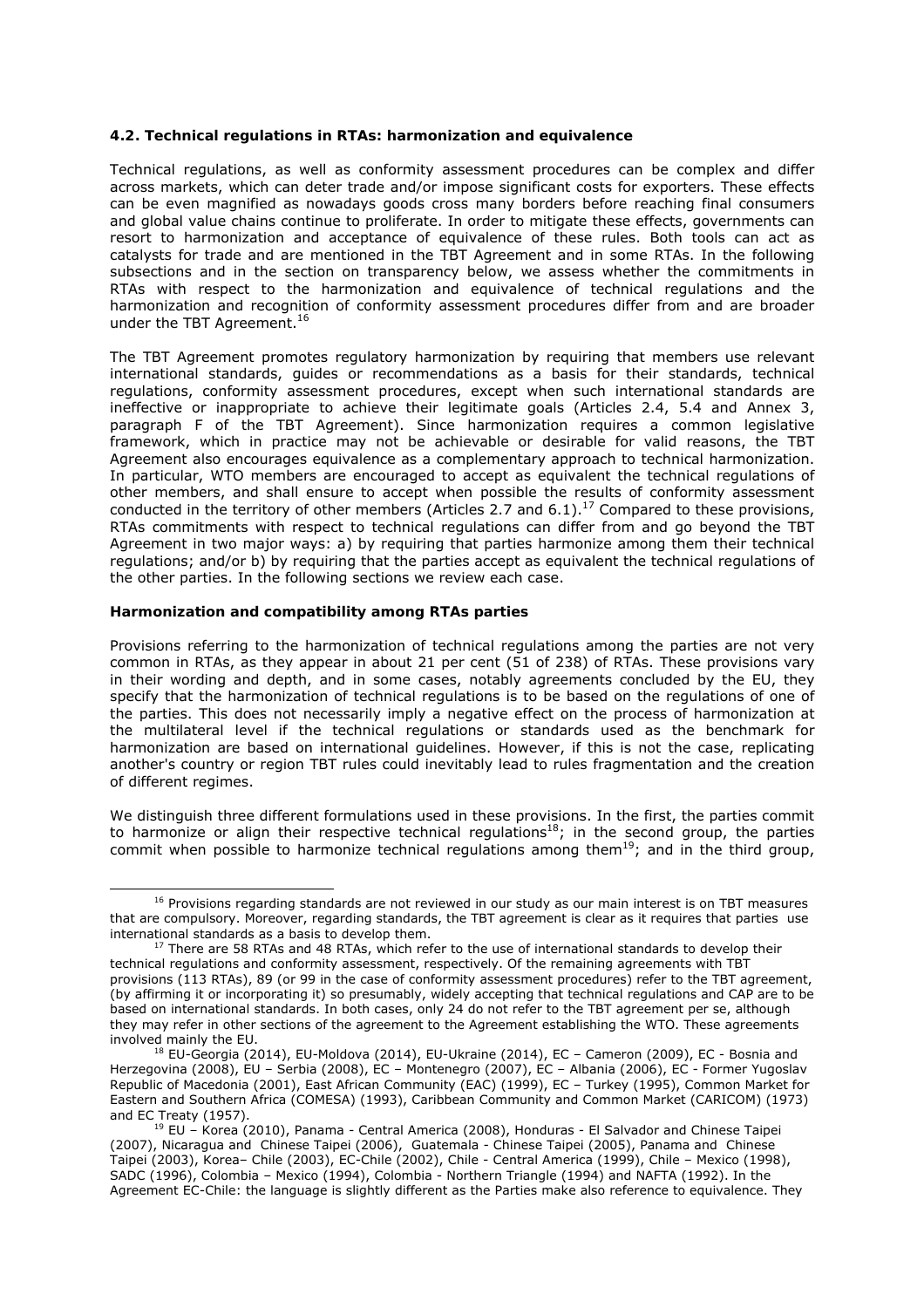the parties *are encouraged* to harmonize their technical regulations. The latter formulation is the most frequent as almost 10 per cent of all RTAs (or  $23)^{20}$  uses it, it is followed by the other two formulations, each appearing in 6 per cent of RTAs (or 14).

The first group of RTAs involve mainly those concluded in recent years by the EU with candidates or potential candidates for accession to the EU (e.g. EU-Georgia or EU-Moldova), and RTAs aiming to establish a customs union (e.g. EAC,  $COMESA<sup>21</sup>$ ,  $CARICOM$  and EU-Turkey<sup>22</sup>). The RTAs concluded by the EU within this category account for almost half of the agreements the EU signed during the period 2000-2014<sup>23</sup> and require that the other party gradually achieve not only conformity/approximation with the EU's technical regulations, but also with its standards, metrology, accreditation and conformity assessment procedures. In the case of customs unions, the inclusion of such a provision is not surprising. In these, the parties agree to establish a common policy for technical regulations, but do not specify whether harmonization must follow international standards or regional standards, except for COMESA, which refers to African regional standards.

In the second group of RTAs, the parties commit to make their technical regulations compatible to the extent possible, while taking into account international standards. This type of provision could therefore reinforce the commitment by the parties to use international standards to develop their rules and reach a certain level of harmonization among them. This group mainly involves agreements by Latin American countries, in particular Chile, Mexico, and Central American countries, as well as Chinese Taipei. The language used in these RTAs is identical, or very similar, to that used in the NAFTA. As the oldest agreement within this group, the NAFTA probably inspired subsequent agreements to include a provision on compatibility. Only in one case, EU-Korea, are commitments relating to harmonization sector-specific and could be considered as more stringent, as the parties must demonstrate that it would be impossible for them to harmonize their technical regulations. Under this RTA, the parties agree to harmonize regulations in the automotive sector as listed in the agreement with the corresponding United Nations Economic Commission for Europe (UN ECE) Regulations or UN Global Technical Regulations within five years from the entry into force of the Agreement, unless a party demonstrates that these international regulations would be ineffective or inappropriate to achieve their legitimate objectives. This agreement also provides for the acceptance of equivalence of certain regulations in this sector (see section below).

In the third group of RTAs, the parties are encouraged to harmonize, reduce differences or cooperate through the harmonization of their respective technical regulations, using international standards, and in certain cases using the respective legislation of the other parties. RTAs that refer explicitly to international standards as a basis for the parties' bilateral harmonization involve

-

<sup>20</sup> EU - Central America (2012), EU - Colombia and Peru (2012), EU - Papua New Guinea / Fiji (2009), EC - Côte d'Ivoire (2008), EC - CARIFORUM (2008), Central European Free Trade Agreement (CEFTA) (2006), Japan – Malaysia (2005), India – Singapore (2005), Thailand - New Zealand (2005), Thailand – Australia (2004), Mexico – Uruguay (2003), Southern African Customs Union (SACU) (2002), Singapore – Australia (2003), EC – Lebanon (2002), EC – Algeria (2002), EC – Egypt (2001), New Zealand – Singapore (2000), EC – Jordan (1997), EC - Palestinian Authority (1997), EC – Morocco (1996), EC – Tunisia (1995), Commonwealth of Independent States (CIS) FTA (1994), Australia - New Zealand (ANZCERTA) (1982). Compared to other Custom Unions, SACU uses a language that is less stringent: "member States shall strive to harmonize product standards and technical regulations within the Common Customs Area."<br><sup>21</sup> Under COMESA, the Parties agree "to evolve and apply a common policy with regard to the

standardisation and quality assurance of goods produced and traded within the Common Market" (Article 112), and to "adopt African regional standards and where these are unavailable, adopt suitable international standards for products traded in the Common Market" as well as to "apply the principle of reference to standards in their national regulations, so as to facilitate the harmonisation of their technical regulations "

(Article 113).<br><sup>22</sup> Except for the agreement with Turkey which was signed in 1995. It is worth noting that there are a number of legal instruments that complement the initial agreement and which make any assessment difficult. However, in the initial text, Turkey agrees to incorporate into its legislation the Community instruments relating to the removal of technical barriers to trade within the five years from the entry into force of the agreement. Based on this text and on decision N 2/97 of the EC-Turkey Association Council of 4 June 1997, this agreement has been classified in the first group.

 $\frac{23}{12}$  These RTAs (10 in total) are that those that the EU has with (year of signature in parenthesis): Georgia (2014), Moldova (2014), Ukraine (2014), Serbia (2008), Cameron (2009), Bosnia and Herzegovina (2008), Montenegro (2007), Albania (2006), Macedonia (2001) and Turkey (1995). In the case of EU-Cameroon, the language differ from the one used in the other agreements. In this case, the RTA specifies that "the Central Africa Party undertakes to harmonise the standards and other measures within the scope of this Chapter at regional level within four years of this Agreement's entry into force".

agree to "work towards compatibility and/or equivalence of their respective technical regulations, standards and conformity assessment procedures".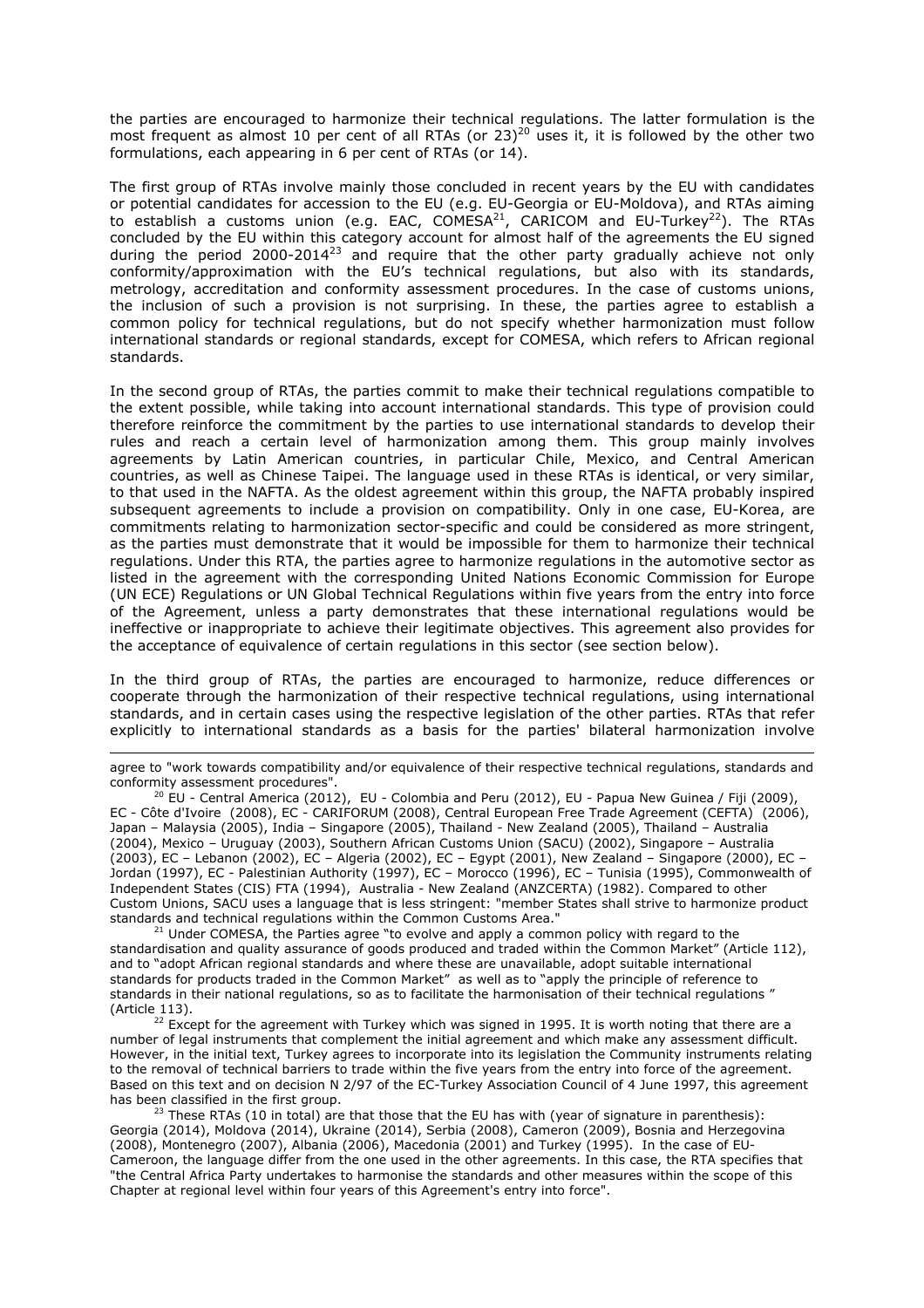mainly Singapore, Thailand, Australia and New Zealand and account for less than half of the RTAs in this group. For the remaining agreements, the parties are to promote harmonization using European Standards. These RTAs include the Central European Free Trade Agreement (CEFTA) and the EU's RTAs with countries outside the European continent. Under CEFTA, the parties are encouraged to harmonize their technical regulations, standards, and procedures for assessment of conformity with those in the EU. In other agreements such as EU-Algeria, EU-Jordan, EU-Morocco and EU-Tunisia, the parties are encouraged to promote the use ("shall cooperate in developing the use") of European technical regulations and conformity assessment procedures. There are also other agreements by the EU which include a general provision on the approximation of laws, under which parties agree to approximate their laws, on a best endeavours basis, in the areas covered by the agreement (e.g. EU-Egypt and EU-Lebanon).

Another interesting case in this group is EU-Central America, under which Central American countries commit to promote the development of regional technical regulations, but also to adopt within five years from entry into force of this Agreement, regional (i.e. Central America) technical regulations and conformity assessment procedures that are listed in the agreement and have been prepared in accordance with international standards. Once adopted, these rules shall replace national ones in order to facilitate trade between the parties.<sup>24</sup> Provided that these regulations and procedures are based on international standards, this type of provision will also facilitate trade with non-parties and contribute to the harmonization of rules at the multilateral level.

#### *Equivalence of technical regulations*

As mentioned before, members are encouraged under the TBT Agreement to accept as equivalent the technical regulations of other members, even if they differ from their own regulations, but as long as they achieve the same policy objectives (Article 2.7). About 17 per cent (or 41 RTAs) of RTAs explicitly replicate or mirror this commitment, and only 5 per cent (or 13 RTAs) adopt a more stringent formulation, thus going beyond the TBT Agreement. Under the latter, the parties agree to accept as equivalent the technical regulations of the other party when the same policy objectives are met.<sup>25</sup> These agreements mainly involve Chinese Taipei and Latin American countries, and are to a large extent the same as those that require the parties to make compatible their TBT measures in accordance to international guidelines (see previous section). Most of the agreements in this group also specify that the importing party must, in collaboration with the exporting party, demonstrate the equivalence of its technical regulations with respect to the parties' policy objectives.

In this group, two RTAs cover specific sectors: Singapore-Australia and EU-Korea. Singapore-Australia provides for the equivalence of technical regulations only for food products. Under this Agreement, the parties shall accept a *mandatory food standard requirement*26 of the other party as equivalent, even if that requirement differs from its own, or from those used by other countries trading in the same food product, if the exporting party objectively demonstrates to the importing party that its food regulations achieve the purposes of the importing party's technical regulations for food products. Under EU-Korea, in addition to the commitments made with respect to harmonization (see previous section), the parties agree to accept as equivalent the vehicles and its parts that comply with the UN ECE technical regulations that are listed in the agreement.<sup>27</sup> In practice, this means that in order to export a car to Korea, EU manufacturers do not have to modify their products if they are produced according to EU regulations. Similarly, the EU will accept in its market automobiles produced in Korea in accordance to the UN ECE listed in the agreement.

Another provision in the area of equivalence that promotes transparency, but also consistency in the application of regulations refers to the reasons for not accepting a regulation as equivalent. In 20 per cent of RTAs (or 47 RTAs), the importing party must explain, in general upon request, $^{28}$  the reasons for not accepting as equivalent a technical regulation of the other party.

 $24$  Articles 129 and 305 of the Agreement establishing an Association between the European Union and Central America. 25 Korea-EU, Chile - Central America, Panama - Central America, Colombia - Northern Triangle, Chile –

Peru, Honduras - El Salvador and Chinese Taipei, Nicaragua and Chinese Taipei, Guatemala - Chinese Taipei, Panama and Chinese Taipei, Southern African Development Community (SADC), Colombia – Mexico, North<br>American Free Trade Agreement (NAFTA), European Free Trade Association (EFTA).

<sup>&</sup>lt;sup>26</sup> Sectoral Annex on food products of the Agreement Australia-Singapore. The Agreement defines "food standard" as mandatory requirement.

 $27$ It is also worth noting that under this RTA Korea recognizes the United Nations Economic Commission for Europe (UN ECE) or EU standards as the relevant international standards for this sector.<br><sup>28</sup> In only two cases, we found that such explanation must be provided systematically.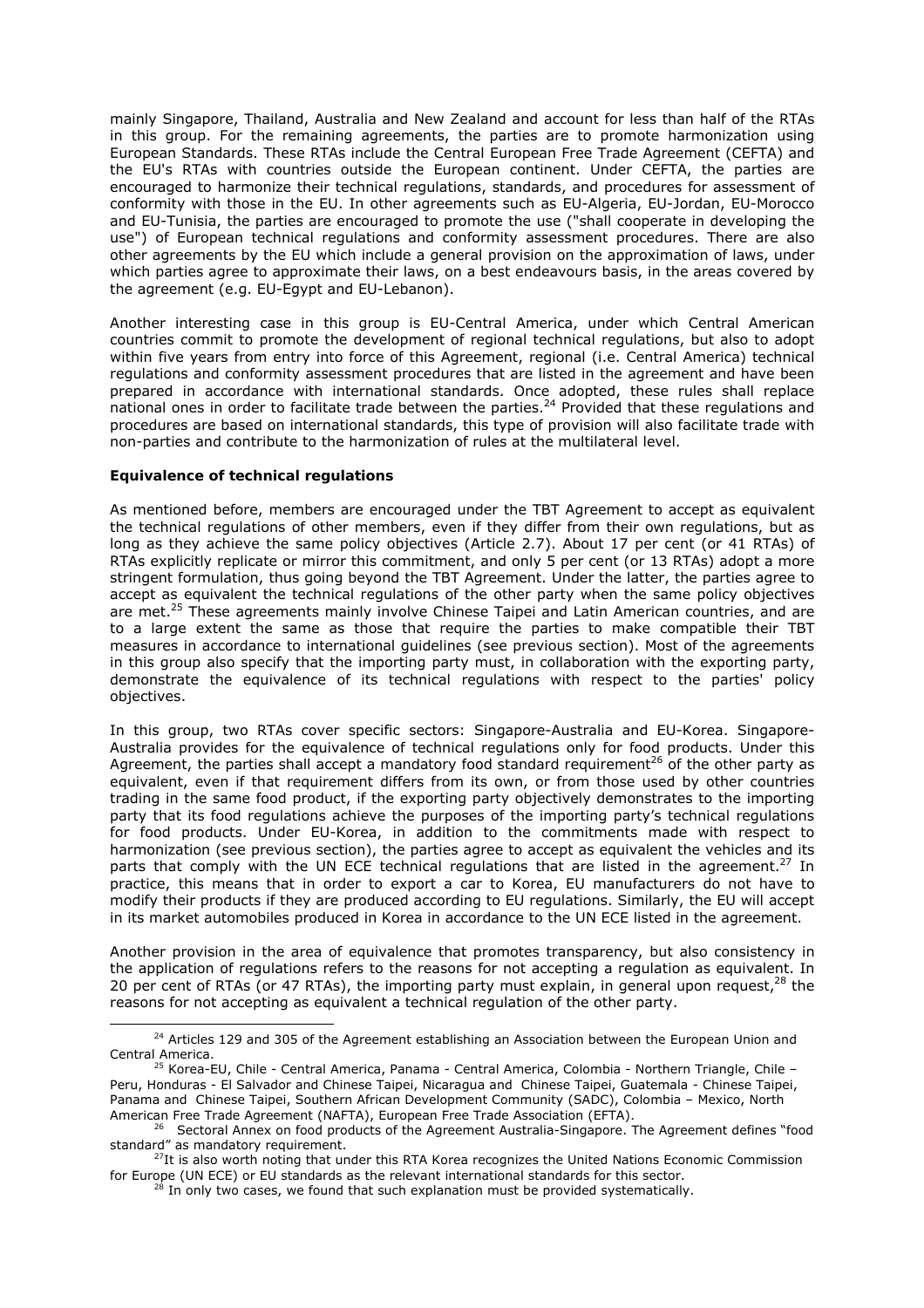#### **4.3. Conformity assessment procedures: harmonization and recognition**

In order to assess the extent to which RTAs differ from the TBT Agreement in the area of conformity assessment procedures, we focus on the commitments made with respect to the harmonization of conformity assessment procedures; the acceptance of equivalence of the results of conformity assessment procedures; and the conclusion of mutual recognition agreements. In the TBT Agreement, such commitments are expressed in three main Articles. Under Article 5.4, members agree to use relevant international guidelines to develop their conformity assessment procedures, except when such quides are inappropriate to achieve the Members' legitimates goal.<sup>29</sup> Under Article 6.1., members must ensure when possible that the results of conformity assessments conducted in other countries are accepted as equivalent to their own procedures. Finally, under Article 6.3, members are encouraged to enter into negotiations for the conclusion of mutual recognition agreements for the results of conformity assessment procedures. Major differences between these provisions and those under an RTA would arise if under the RTAs the parties are *required* to a) harmonize their respective conformity assessment procedures with those of the other parties; b) (unconditionally) accept as equivalent the results of conformity assessments of the other parties; and c) to conclude a mutual recognition agreement. We review each case in the following sections.

#### *Harmonization among RTAs parties*

Under the TBT Agreement, harmonization of conformity assessment procedures is promoted through the use of international guidelines or recommendations. RTAs differ from the TBT Agreement when they require that the parties harmonize their conformity assessment procedures. The analysis shows that only 6 per cent (or 14 RTAs)<sup>30</sup> of all RTAs provide for the harmonization of conformity assessment procedures among the parties. These RTAs are the same as those that require the harmonization of technical regulations, and refer mainly to the agreements concluded by the EU with candidate countries for EU accession.<sup>31</sup> In addition to these RTAs, the EAC, COMESA, EU-Turkey also contain provisions on the harmonization of conformity assessment procedures.32

Thirteen agreements (5 per cent of all RTAs) adopt a softer approach by stating that the parties shall make compatible or harmonize their conformity assessment procedures to the extent possible or practicable. These mainly involve Asian and Latin American countries, in particular Chile.<sup>33</sup> Of these RTAs, eight also provide for the harmonization of technical regulations when possible (see section on technical regulations).<sup>34</sup>

In 21 cases, the approach is even softer than in the other two groups as the parties are only encouraged to harmonize their conformity assessment procedures or agree to cooperate to promote their harmonization. The majority of these RTAs (19) are the same as those that promote the harmonization of technical regulations (section 4.2.1).<sup>35</sup>

<sup>&</sup>lt;sup>29</sup> Such exceptions must be explained upon request.<br><sup>30</sup> Includes EU Treaty<br><sup>31</sup> Georgia (2014), Moldova (2014), Ukraine (2014), Cameroon (2009), Bosnia and Herzegovina (2008), Serbia (2008), Montenegro (2007), Albania (2006) and Macedonia (2001). In the case of EC-Cameroon, the requirements refer to the harmonization of conformity assessment procedures among the Parties in the African region." Indeed Article 46 of this agreement indicates that "The Central Africa Party undertakes to harmonise the standards and other measures within the scope of this Chapter at regional level within four years of this

Agreement's entry into force".<br><sup>32</sup> We do not take into account the EU as it is the agreement with the deepest integration.<br><sup>33</sup> Panama - Central America (2008), Pakistan – Malaysia (2007), Chile – Colombia (2006), Chile (2006), Thailand - New Zealand (2005), Thailand – Australia (2004), Korea – Chile (2003), EC – Chile (2002), Chile - Central America (1999), Chile - Mexico (1998), Colombia - Northern Triangle (1994), Colombia – Mexico<br>(1994), North American Free Trade Agreement (NAFTA) (1992).

<sup>&</sup>lt;sup>34</sup> Chile - Central America, Panama - Central America, Colombia - Northern Triangle, Korea – Chile, EC – Chile - Mexico, Colombia – Mexico and North American Free Trade Agreement (NAFTA).

<sup>&</sup>lt;sup>35</sup> EU - Central America (2012), EU - Colombia and Peru (2012), EU - Papua New Guinea / Fiji (2009), EC - Côte d'Ivoire (2008), EC – CARIFORUM (2008), Central European Free Trade Agreement (CEFTA) (2006), Japan - Malaysia (2005), India - Singapore (2005), Mexico – Uruguay (2003), EC – Lebanon (2002), EC – Algeria (2002), EC – Egypt (2001), New Zealand – Singapore (2000), EC – Jordan (1997), EC - Palestinian Authority (1997), Southern African Development Community (SADC) (1996), EC – Morocco (1996), EC – Israel (1995), EC – Tunisia (1995), Commonwealth of Independent States (CIS) FTA (1994) and Australia - New Zealand (ANZCERTA) (1982).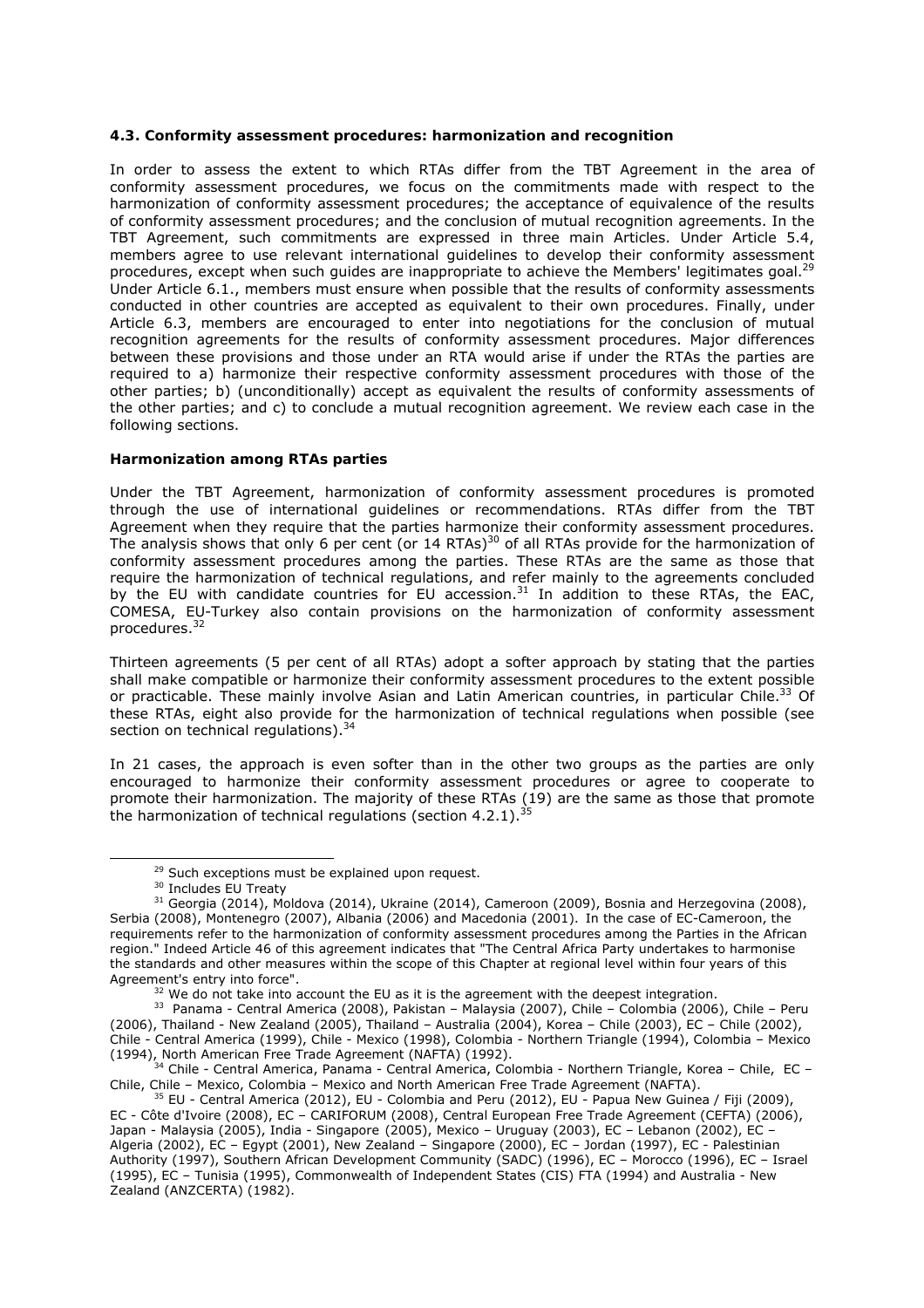#### *Recognition of conformity assessment results*

Compared to Article 6.1 of the TBT Agreement, only 5 per cent (11) of all RTAs<sup>36</sup> include a provision that makes broader commitments. $37$  In particular, the parties under these RTAs agree to mutually recognize the results of conformity assessment conducted in the territory of the other parties (i.e. mutual recognition).38 In practice, this means that exports from the parties can be tested and certified without duplicative testing or certification by the other party, and vice versa. By eliminating the duplication of testing and certification, exporters not only reduce their costs but also reduce the time to export. All but four RTAs providing for the mutual recognition of results were signed after 2000 and involve mainly agreements in the Asia-Pacific region, in particular Japan and Singapore, and typically cover electric and electronic products which reflects the importance of this industry in the region.<sup>39</sup>

In the case, for instance, of Japan's agreements with Singapore (2002), the Philippines (2006), and Thailand (2007), the parties commit to accept the results of conformity assessment procedures for electrical products that are conducted by the registered/accredited conformity assessment bodies of the exporting party. In addition to electrical goods, the agreement between Japan and Singapore also covers telecommunications and radio equipment. These three agreements also include provisions on the registration or designation of conformity assessment bodies.<sup>40</sup>

In the case of Singapore, the TBT provisions in the RTAs with Korea, India, New Zealand and Australia provide for the mutual recognition of results for electrical and electronic products, telecommunications equipment, but also food products.<sup>41</sup> Under Singapore-New Zealand and Singapore-Korea, the parties agree to accept the results of conformity assessment procedures conducted by accredited (or designated) conformity assessment bodies for electric and electronic equipment. In the case of Singapore-India, mutual recognition applies also to telecommunications equipment. This RTA also provides for the conclusion of conformity assessment arrangements between the parties for food products so that the importing party recognises conformity assessment certificates issued by the conformity assessment body of the exporting party. Under Singapore-Australia, the parties also agree to conclude conformity assessment arrangements for food products in order to achieve the mutual recognition of conformity assessment results.<sup>42</sup> The Agreement makes also reference to the MRA between the two countries which covers medicinal products (its manufacturing process), electrical and electronic equipment, and telecommunications equipment.

Another example is the EFTA-Turkey RTA. Although the original text does not contain provisions in this regard, the agreement was modified in 2009 to add a protocol on Mutual Recognition of Conformity Assessment of Products in which the parties agree to mutually accept the results of conformity assessment procedures carried out by conformity assessment bodies notified or

results.<br><sup>39</sup> Date of signature in parenthesis: Japan – Thailand (2007); Japan – Philippines (2006); Singapore – Korea (2005); Singapore - India (2005); Singapore – Australia (2003); Singapore – Japan (2002); Singapore - New Zealand (2000); Common Market for Eastern and Southern Africa (COMESA) (1993); ASEAN Free Trade Area (AFTA) (1992); EFTA - Turkey (1991) and EC Treaty (1957).

 $36$  Japan – Thailand (2007), Japan – Philippines (2006), Korea – Singapore (2005), India – Singapore (2005), Singapore – Australia (2003), Japan – Singapore (2002), New Zealand – Singapore (2000), Common Market for Eastern and Southern Africa (COMESA) (1993), ASEAN Free Trade Area (AFTA) (1992), EFTA – Turkey (1991), EC Treaty (1957). In the case of COMESA, the Parties agree to adopt common rules and procedures for the mutual recognition of each other's' national certification marks, as well as certification and laboratory accreditation schemes. They also agree to implement a harmonised scheme for the certification of goods and for the accreditation of laboratories used for the evaluation of goods produced and traded in the Common Market (Article 115). Parties must also encourage "inter-laboratory comparison testing and mutual recognition of each other's' accredited laboratories" (Article 117).<br><sup>37</sup> Overall there are 41 RTAs that include provisions that explicitly refer to the recognition of conformity

assessment results, but only these 11 make broader commitments.<br><sup>38</sup> This commitment goes also beyond Article 6.3 of the TBT Agreement which encourages members to

enter into negotiations with the aim to agree to mutually recognize their conformity assessment results. It is also worth noting that the fact that there are no provisions on equivalence in an agreement, it does not mean that there are no other legal instruments such as MRAs regulating the recognition of conformity assessment

 $40$  For instance in Japan-Thailand and Japan-Philippines, the importing country's relevant authority can designate or accredited the CABs located in the exporting country in accordance with the legislation of the importing country, instead of those of the exporting country. With this system the importing country does not

 $41$  Singapore-Korea; Singapore-India; Singapore-Japan, Singapore-New Zealand<br> $42$  Indeed, such arrangements must ensure that food products exported by a Party that meet the food standards of the exporting Party are accepted as equivalent by the importing Party.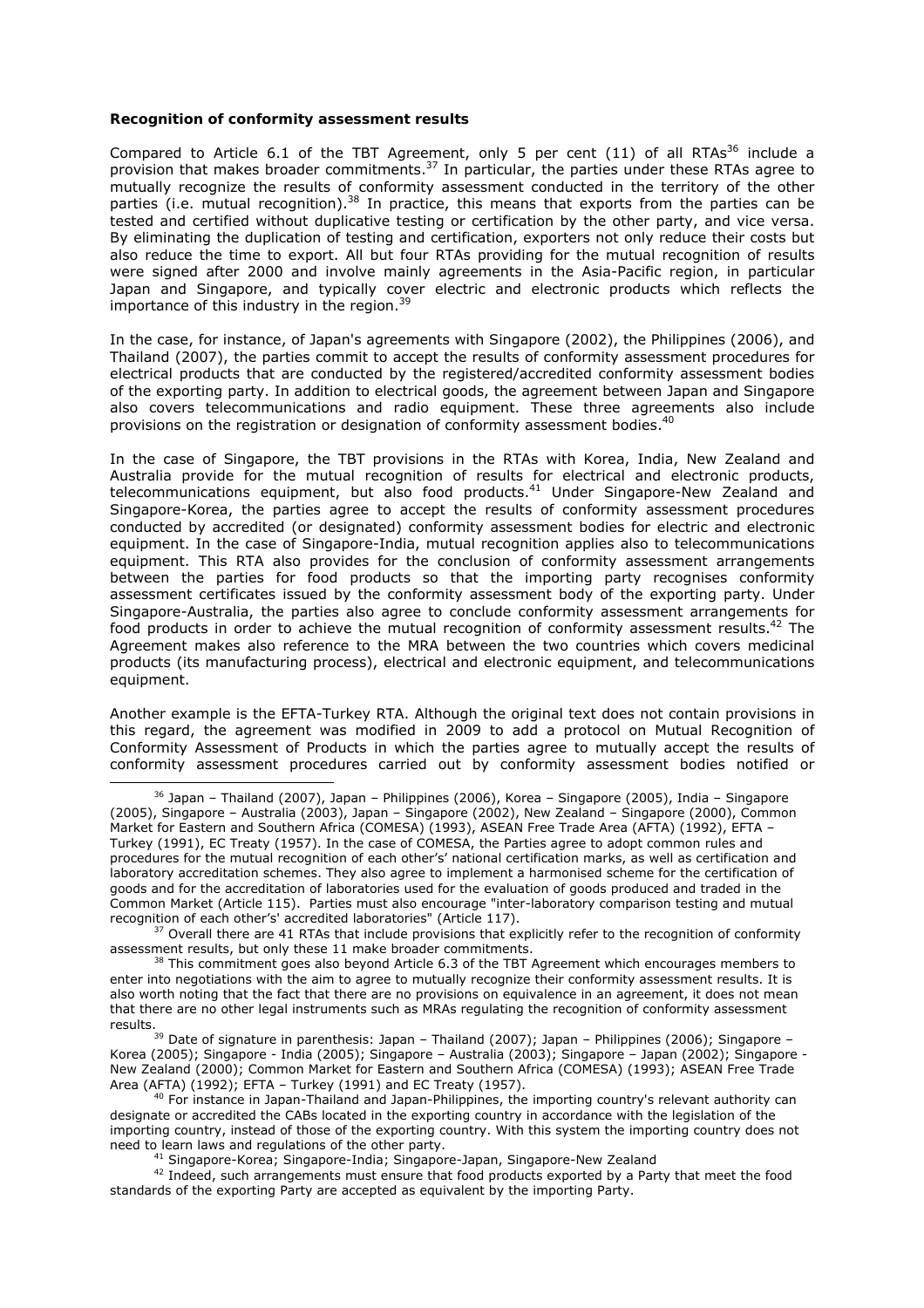accepted under the EEA Agreement, the EU-Swiss MRA or the EU-Turkey Customs Union. The other agreements (excluding the EU) that include a commitment on the recognition of conformity assessment results are COMESA and ASEAN.<sup>43</sup>

In addition to the RTAs that provide for the mutual recognition of results, 10 per cent of RTAs (23 RTAs) use a language that mirrors to a large extent the commitments made under Article 6.1 of the TBT Agreement, as the parties commit to recognize the results of conformity assessment procedures whenever possible or to the extent practicable.<sup>44</sup> Finally, in another 3 per cent (or 7 RTAs), the parties agree to "promote", "give positive consideration" or use their best endeavours to accept the results/tests of the other party.<sup>45</sup>

With respect to MRAs, 3 per cent of all RTAS (7 RTAs) provide for the conclusion of this type of agreement<sup>46</sup>, while 26 per cent of RTAs (or 61 RTAs) encourage the parties to conclude one. In addition, in 15 per cent of RTAS (or 35 RTAs), the parties need to explain the reasons, in general upon request, for not concluding an MRA.

Finally, we also found that about 19 per cent of RTAs (or 45 RTAs) specify that a party must explain, upon request, the reasons for not accepting the results of a conformity assessment conducted in the territory of the other party. Only in a very few cases, do the parties agree to explain these reasons systematically.<sup>47</sup> This provision which promotes transparency is not explicitly indicated in the TBT Agreement, whose provisions in this respect are more general. Indeed under the TBT Agreement WTO members must ensure that the results of conformity assessment are transmitted to the applicant *in a precise and complete manner* (Article 5.2.2) and that a procedure to review complaints regarding a conformity assessment procedure is in place (Article 5.2.8). The majority of the RTAs with this provision do not specify the parties' strategy with respect to the acceptance of conformity assessment results.<sup>48</sup>

## **4.4. Transparency**

Transparency is one of the key principles of the TBT Agreement, and also one of the more frequent types of TBT provisions found in RTAs. About half (121) of all RTAs contain at least one related provision. The main mechanism to enhance transparency under the TBT Agreement is its notification system, and in the case of RTAs some make explicit reference to this system and introduce new or more detailed provisions. In particular, we have identified five main types of provisions included in RTAs that, in addition to being more detailed, tend to complement and reinforce WTO Members' obligations under the TBT Agreement, thus enhancing transparency. Between 2 per cent and 21 per cent of all RTAs contain at least one of these provisions, and although there are not widely used yet and are relatively new in some cases, in principle they should be easy to "multilateralise". Below, we first present the WTO notification system and then describe these provisions.

 $43$  In ASEAN Free Trade Agreement (goods, 2009) makes also reference to the MRA between the parties. Under the RTA, the parties shall accept the results of conformity assessment issued by conformity assessment bodies designated by other parties in accordance with the ASEAN Framework Agreement on Mutual Recognition Arrangements and the provisions of the respective ASEAN Sectoral Mutual Recognition Arrangements in all regulated areas.<br><sup>44</sup> Switzerland- China (2013), New Zealand and Chinese Taipei (2013), Mexico - Central America (2011),

EFTA – Montenegro (2011), Peru – Korea (2011), EFTA – Serbia (2009), Japan – Switzerland (2009), Panama - Central America (2008), Honduras - El Salvador and Chinese Taipei (2007), Nicaragua and Chinese Taipei (2006), Japan - Malaysia (2005), Guatemala - Chinese Taipei (2005), Thailand - New Zealand (2005), Thailand – Australia (2004), Panama and Chinese Taipei (2003), Korea – Chile (2003), Chile - Central America (1999), Chile – Mexico (1998), EC – Turkey (1995), Colombia - Northern Triangle (1994), Colombia – Mexico (1994), North American Free Trade Agreement (NAFTA) (1992), and European Free Trade Agreement (NAFTA) (1990).

<sup>&</sup>lt;sup>45</sup> Costa Rica - Singapore (2010), Peru – Mexico (2011), India – Malaysia (2011), ASEAN - Australia -New Zealand (2009), China – Singapore (2008), East African Community (EAC) (1999), Australia - New<br>Zealand (ANZCERTA) (1982).

a (Anzoana), Cerrey.<br><sup>46</sup> EU-Ukraine (2014), India – Malaysia (2011), Korea – India (2009), Central European Free Trade Agreement (CEFTA) (2006), Russian Federation – Serbia (2000), Japan – Malaysia (2005), Canada – Chile<br>(1996).

<sup>&</sup>lt;sup>47</sup> Mexico - Central America (2011), Mexico- Peru (2011), and EC Treaty (1957).<br><sup>48</sup> There are 33 RTAs that do not specify any commitment with respect to the acceptance of conformity assessment results.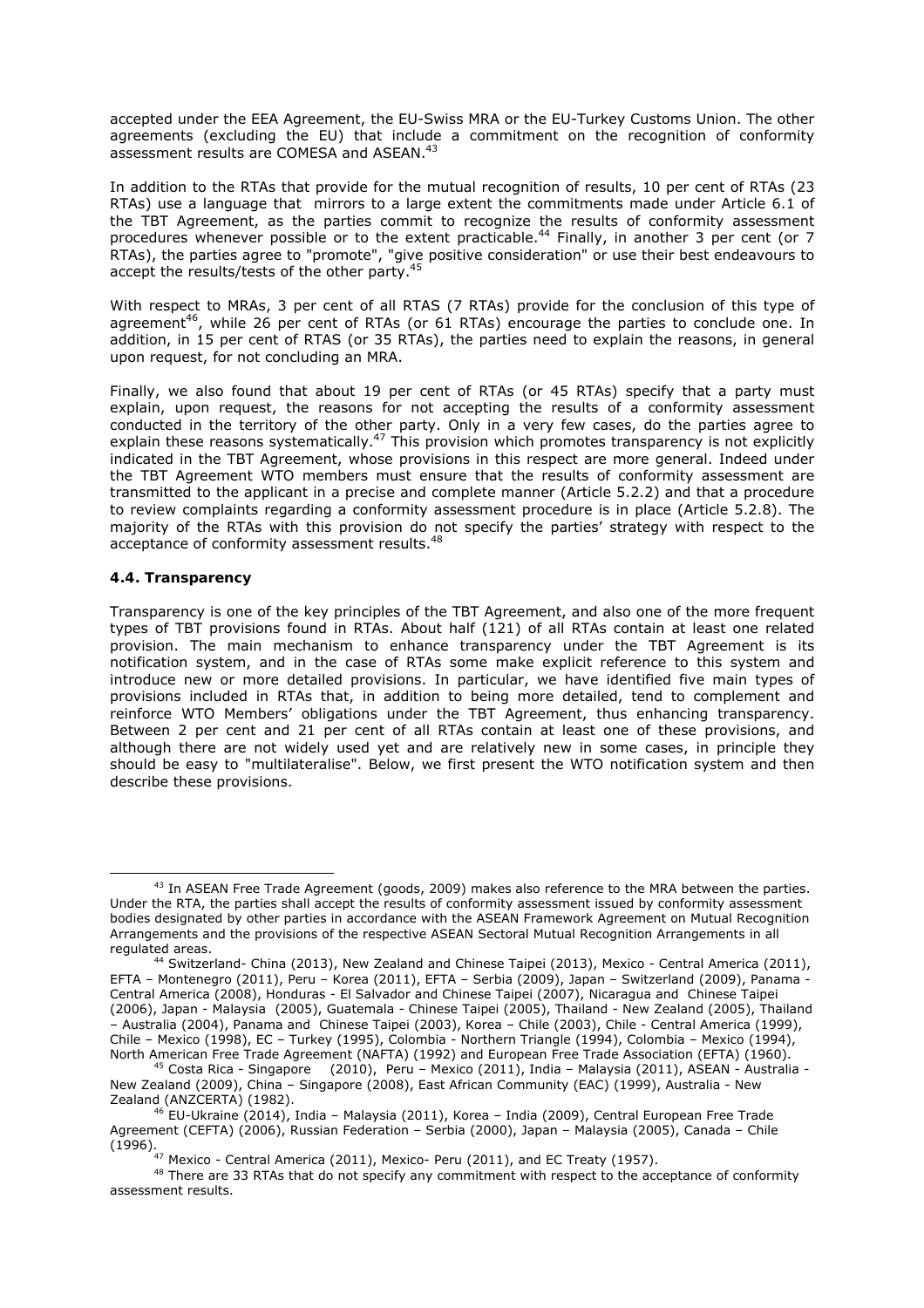#### *WTO TBT notification system*

Under the TBT Agreement, WTO members must notify to the WTO Secretariat the draft technical regulations and conformity assessment procedures that may have a significant effect on trade and that are not in accordance with relevant international standards (Articles 2.9, 2.10, 3.2, 5.6, 5.7 and 7.2).<sup>49</sup> Notifications must take place at an early stage so that third parties can provide written comments and amendments to the legal text can still be made. The time to submit comments is not clearly specified in the TBT Agreement, but the TBT Committee recommends (at least) 60 days.<sup>50</sup> Moreover, the Member notifying must not only take third-party comments into account, but upon request also discuss them with the interested parties. In addition to the provisions on notifications, WTO Members are also required to publish technical regulations, conformity assessment procedures and standards (Annex 3, paragraphs J and O) and to allow for a reasonable period of time between the publication and the entry into force of the measure. According to the Doha Ministerial Decision on implementation-related issues51 and the decisions of the TBT Committee<sup>52</sup>, in the case of technical regulations (Article 2.12), this transition period should be not less than 6 months, except when a measure needs to be implemented immediately or when this would be ineffective in fulfilling the legitimate objectives pursued. The TBT Committee further recommends that members should provide when possible a transition period of more than six months. Finally, members commit to establish enquiry points (Article 10.1) and a notification authority (Article 10.10).<sup>53</sup>

## *TBT notification system under RTAs*

Some RTAs include provisions on notifications based on those of the TBT Agreement, but in certain cases they have made them more detailed or even introduced some novelties. We have identified five main ways in which TBT provisions in RTAs differ from those under the TBT Agreement.

*Provisions specifying the relationship between the notification under the TBT Agreement and the RTA* 

Sixteen percent (39) of all RTAs indicate that a party must notify its proposed measure to the other parties *at the same time* as it notifies WTO Members.54 The notification must be sent electronically to the other parties through the enquiry point established under the TBT Agreement. By including this provision, the parties ensure that WTO Members as well as their partners are informed at the same time, and that neither WTO Members nor RTAs partners are at a disadvantage. This type of provision is relatively new, as it is included in RTAs signed mainly after 2004 (34 RTAs) and involving mainly Chile, Peru and the US. $55$  The rest either mirror the TBT agreement or do not make any particular reference. No RTA specifies that its parties must be notified before or after WTO Members.

*Provisions specifying the type of measures that must be notified* 

<sup>&</sup>lt;sup>49</sup> There are transparency and publication requirements for standards, too, but they are included in the TBT Agreement's Code of Good Practice (Annex 3).<br><sup>50</sup> Decisions and recommendations adopted by the Committee on Technical Barriers to Trade, WTO

Document G/TBT/1/Rev.12 of 21 January 2015.<br><sup>51</sup> Doha Ministerial Decision on Implementation-related issues and concerns (paragraph 5.2), WTO

Document, WT/MIN(01)/17, 20 November 2001.<br><sup>52</sup> Decision and recommendations adopted by the Committee on Technical Barriers to Trade, WTO

Document, G/TBT/1/Rev.12, 21 January 2015.<br><sup>53</sup> Ibid. 53 Ibid. 54 Korea – Australia (2014), New Zealand-Chinese Taipei (2013), Hong Kong, China – Chile (2012),

Korea – Turkey (2012), EU - Colombia and Peru (2012), Mexico - Central America (2011), Japan – Peru (2011), Costa Rica – Peru (2011), Panama – Peru (2011), Peru – Mexico (2011), Peru - Korea (2011), Chile – Malaysia (2010), China - Costa Rica (2010), Hong Kong, China - New Zealand (2010), New Zealand – Malaysia (2009), Turkey – Chile (2009), Peru – China (2009), Canada - Colombia (2008), Australia – Chile (2008), Canada – Peru (2008), Peru – Singapore (2008), China - New Zealand (2008), Korea – US (2007), US – Panama (2007), Chile – Colombia (2006), Pakistan – China (2006), US – Colombia (2006), Chile – Peru (2006), Panama – Chile (2006), US – Peru (2006), US – Oman (2006), Chile – China (2005), US – Bahrain (2005), Trans-Pacific Strategic Economic Partnership (2005), Dominican Republic - Central America - United States Free Trade Agreement (CAFTA-DR) (2004), US – Morocco (2004), US – Australia (2004), US – Chile (2003), and Colombia - Northern Triangle (1994).<br><sup>55</sup> In the case of NAFTA (not included in the 39), the notification to the other Parties shall take place no

later than the notification made to non-governmental persons in general or the relevant sector in its territory. In Colombia-Mexico, the notification to the other parties must take place before its entry into force and not later than the notification made to its nationals.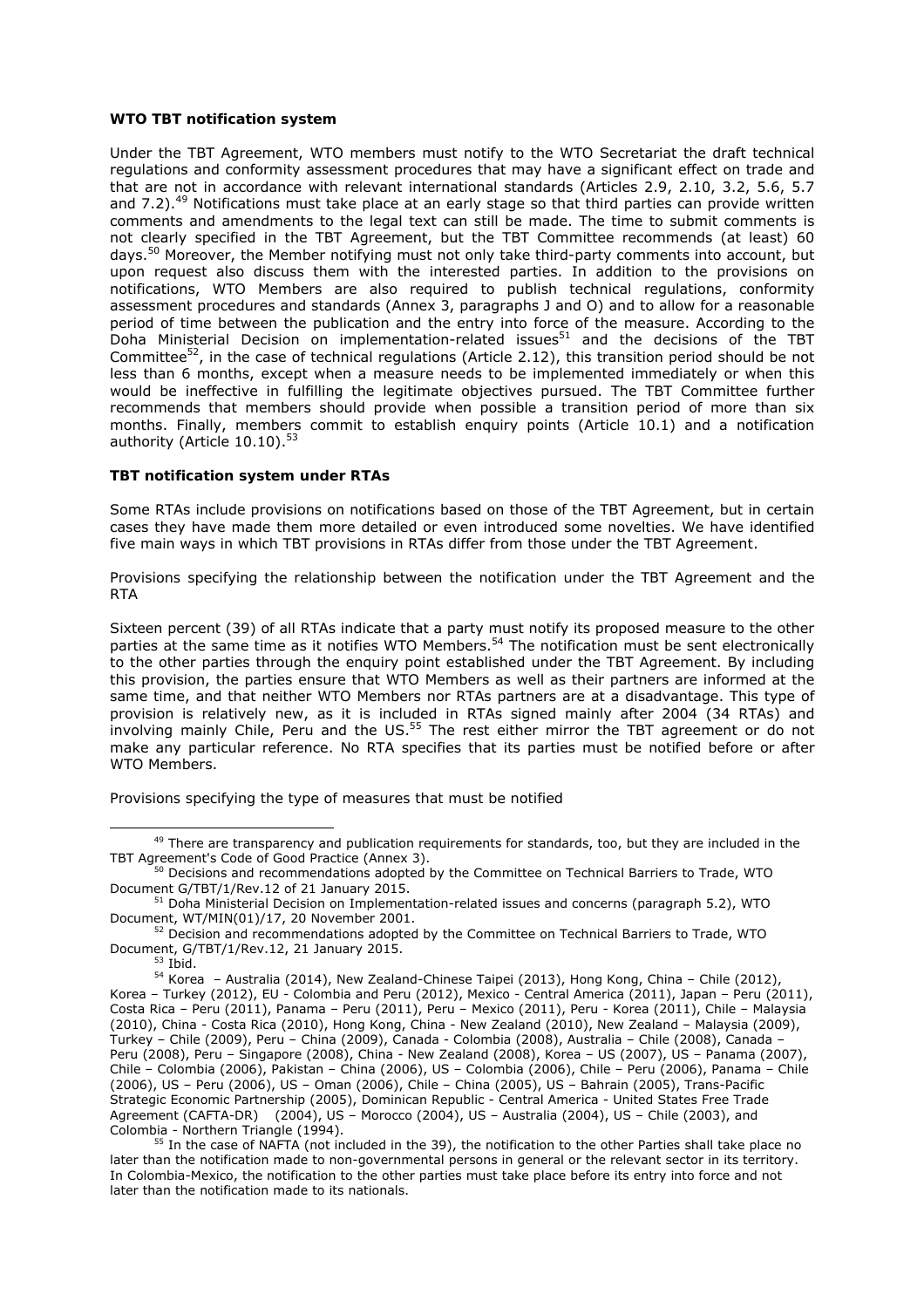In 5 per cent (13) of all RTAs<sup>56</sup>, the parties agree to notify all proposed measures (conformity assessment procedures or technical regulations), including those that match international standards. These RTAs involve mainly Colombia, Peru and the US. In general these provisions apply to both notifications of technical regulations and conformity assessment procedures, with some exceptions.

*Provisions specifying a deadline for comments on the drafts of proposed technical regulations and conformity assessment procedures* 

In 21 per cent (51) of all RTAs, the parties agree that the time to submit comments must be at least 60 days, which reinforces the recommendation made by the TBT Committee. However, this provision could eventually have a discriminatory effect if the parties under an RTA apply this provision between them, but do not follow the recommendation of the Committee *vis-à-vis* third parties.

It is also worth noting that the beginning and end of the period for comments varies across the 51 RTAs, which could influence the effective period available to provide comments. We identify three groups. In the first group, the period for comment starts from the date the party notifies the measure to the other parties. This group consists of 42 RTAs<sup>57</sup> and includes all the RTAs with a provision on the timing for notifying WTO Members and RTA parties, except for one.<sup>58</sup> In the second group, the period for comment must be at least 60 days before the adoption of the measure or its entry into force. This is the case for 6 RTAs, including NAFTA<sup>59</sup>, EFTA<sup>60</sup> and agreements by Chinese Taipei. In the last group of RTAs  $(3 \text{ RTAs})^{61}$ , the parties agree that the time to submit comments must be at least 60 days without specifying the beginning or end of the period for comments, unlike the other two groups.

Finally, in 22 of the 51 RTAs that specify the length of the period to submit comments, the RTA provides for the possibility of an extension of this period.

#### *Provision requiring the publication of the answers to comments from third parties*

There are 25 RTAs (or 11 per cent of all RTAs) that specify that the answers (or a summary) to significant comments have to be made available publically. Among these RTAs, the majority (18) specify that the answers must be published no later than the date of publication of the final version of the measure in question. The remaining RTAs specify that the answers are to be published no later than or at the same time than the publication of the measure. All 25 RTAs also specify that the period to submit comments must be at least 60 days (see point above).

Although less frequent, some RTAs include provisions that specify that the parties must explain the reasons for not accepting the comments.<sup>62</sup>

*Provisions specifying the period of time between the publication/adoption of a technical regulation and conformity assessment procedures and their entry into force.* 

In the TBT Agreement, the time between the publication of all technical regulations and conformity assessment procedures that have been adopted and their entry into force is not clearly defined and is referred to as "a reasonable interval" (Articles 2.12 and 5.9). Yet, according to the Doha Ministerial Implementation Decision and the TBT Committee Decision, this period must be at least six months in the case of technical regulations. In general, RTAs do not provide for a more

 $56$  EU - Colombia and Peru (2012), Peru - Panama (2011), Peru – Mexico (2011), Peru – Korea (2011), Canada - Colombia (2008), Canada – Peru (2008), US – Korea (2007), Peru – Singapore (2008), Chile –

Colombia (2006), Chile - Peru (2006), US – Peru (2006), US – Colombia (2006) and NAFTA (1994).<br><sup>57</sup> In two cases (Turkey- Chile and Singapore-Costa Rica), Parties shall allow for at least 60 days after it

transmits the draft to the other Party, but provides allows foe exceptions.<br><sup>58</sup> The RTA that does not include such provision is Pakistan-China.<br><sup>59</sup> The NAFTA indicates that "each Party proposing to adopt or modify a tech 60 days prior to the adoption or modification of the measure, other than a law, publish a notice and notify in writing the other Parties of the proposed measure in such a manner as to enable interested persons to become acquainted with the proposed measure". In the case of perishable goods, it is 30 days (Article 909).

 $^{60}$  In the case of EFTA, the provision refers only to CAP and for EU-Korea and NAFTA, the provision refers only to technical regulations.

 $61$  Mexico - Central America, China - Costa Rica, China - Singapore  $62$  For example: China-New Zealand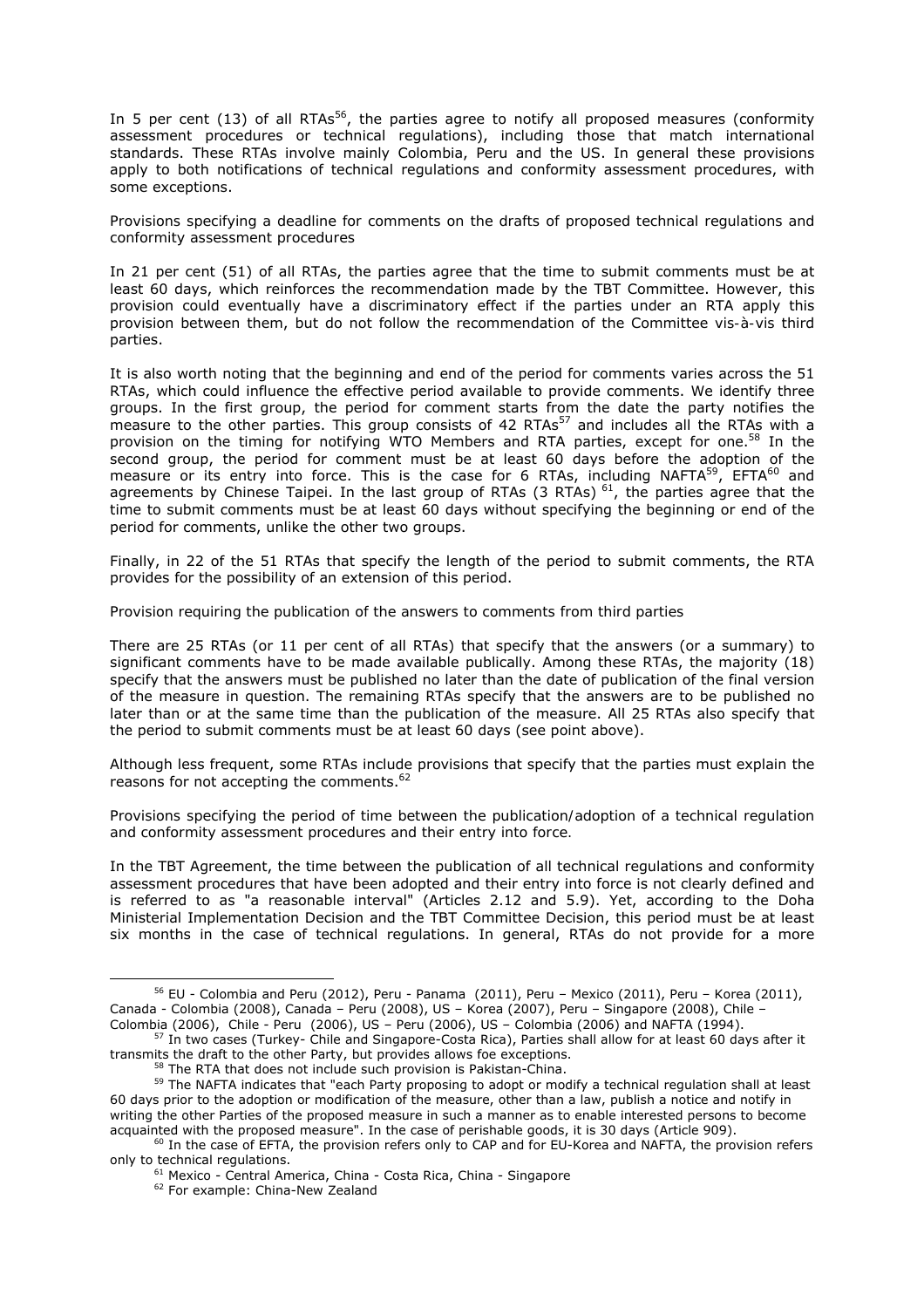stringent commitment in this respect. Only five agreements<sup>63</sup> specify the length of this transition period and all follow the Doha Ministerial and TBT Committee decisions. However, of these RTAs, four specify that this commitment applies to both technical regulations and conformity assessment procedures. There are also a minority of RTAs (10 RTAs), all signed after 2007, that provide for the possibility of extension of this transition period.<sup>64</sup>

### *Other provisions*

In addition, 19 per cent (46) of all RTAs include specific provisions on the exchange of information; 36 of these RTAs further specify that a party has the obligation to respond to any enquiry from another party on standards, technical regulations and conformity assessment procedures. A further 34 RTAs also specify a deadline to provide the answers, for instance within 30 or 60 days (13 RTAs)<sup>65</sup>, or 60 days when possible (8), while other RTAs use more vague language such as "respond expeditiously" (2 RTAs) and "within a reasonable period" (11 RTAs).

## **4.5. Resolution of TBT disputes**

All RTAs with TBT provisions also contain provisions on dispute settlement. Thus, RTA parties which are also WTO Members can in principle resort to either the dispute settlement mechanism (DSM) of the RTA or that of the WTO, provided that the disputed TBT issue is covered by both the RTA and the WTO. Such overlaps could undermine both the WTO and RTA DSMs if the parties have recourse to them simultaneously or subsequently and DSMs reach different rulings. To avoid a conflict of jurisdiction, the parties to an RTA can specify which DSM must apply. Such strategy can apply to all topics covered by an RTA or be specific to TBT related disputes.

We find that only a minority (22 RTAs) of these RTAs have a dispute settlement provision that applies exclusively to TBT issues<sup>66</sup> and gives (except for one case) in principle exclusive jurisdiction to the WTO DSM over TBT related disputes. The scope and formulation used in these provisions varies across RTAs. The wording can be more or less explicit and refer to the WTO DSM as the single mechanism to resolve TBT disputes or simply specify that the RTA DSM does not apply to TBT disputes, thus implying that for issues that are also covered by the TBT Agreement, the parties can have recourse only to the WTO DSM. As for the scope, the exclusion from the RTA DSM jurisdiction applies in general to all TBT provisions included in the agreement, except in a very few cases.

To express the exclusion of TBT issues from the application of the RTA DSM, in about half of the cases, the parties indicate that the Chapter on dispute settlement *shall not apply* to the provisions in the TBT Chapter. Therefore in order to resolve a disputes relating to TBT issues covered by both the RTA and the WTO Agreements, the parties can only have recourse to the WTO DSM. This is the strategy followed for instance by Japan: all except two of its notified RTAs, include this type of provision. In other agreements such as Korea-Australia or Panama-Singapore, the parties agree that they *shall not have recourse* to the RTA DSM in the case of TBT-related disputes, while in other agreements like Canada-Costa Rica or Honduras-El Salvador-Chinese Taipei, the parties are more explicit and indicate that they *shall have recourse* to the WTO DSM in the case of TBT issues. A few agreements (e.g. EFTA-Chile and EFTA-Mexico) indicate explicitly that the RTA DSM *shall not apply* to disputes related to the parties' rights and obligations under the TBT Agreement.

In two agreements (Chile-Australia and EFTA-Canada), the scope of the exclusion is more limited, as it applies only to disputes related to technical regulations. Therefore, all other TBT disputes covered by RTA shall be resolved under the general Chapter on dispute settlement, which in these

 $63$  All involving Peru (Costa Rica – Peru, EU - Colombia and Peru, Panama – Peru and Peru – Singapore), except for one RTA (ASEAN FTA). In the case of the ASEAN FTA, the length of the transition period between publication and entry into force is specified only for technical regulations.

publication and entry into force is specified only for technical regulations.<br><sup>64</sup> EU - Central America (2012), EU - Colombia and Peru (2012), Costa Rica - Peru (2011), Panama – Peru (2011), Peru - Korea (2011), EU - Korea (2010), EFTA – Peru (2010), Peru – China (2009), Canada - Colombia (2008) and Canada – Peru (2008).<br><sup>65</sup> In three cases, the language is best endeavour.<br><sup>66</sup> Korea – Australia (2014), Japan – Peru (2011), India – Japan (2011), EFTA – Serbia (2009), Korea –

India (2009), Japan – Switzerland (2009), Japan - Viet Nam (2008), Australia – Chile (2008), ASEAN – Japan (2008), EFTA – Canada (2008), Honduras - El Salvador and Chinese Taipei (2007), Chile – Japan (2007), Panama – Singapore (2006), Japan – Malaysia (2005), Japan – Mexico (2004), US – Australia (2004), EFTA – Chile (2003), Canada - Costa Rica (2001), EFTA – Mexico (2000), Israel – Mexico (2000), EU – Mexico (1997) and the Joint Commitee Decision No 2/2000 of 26 June 2000 and NAFTA (1992).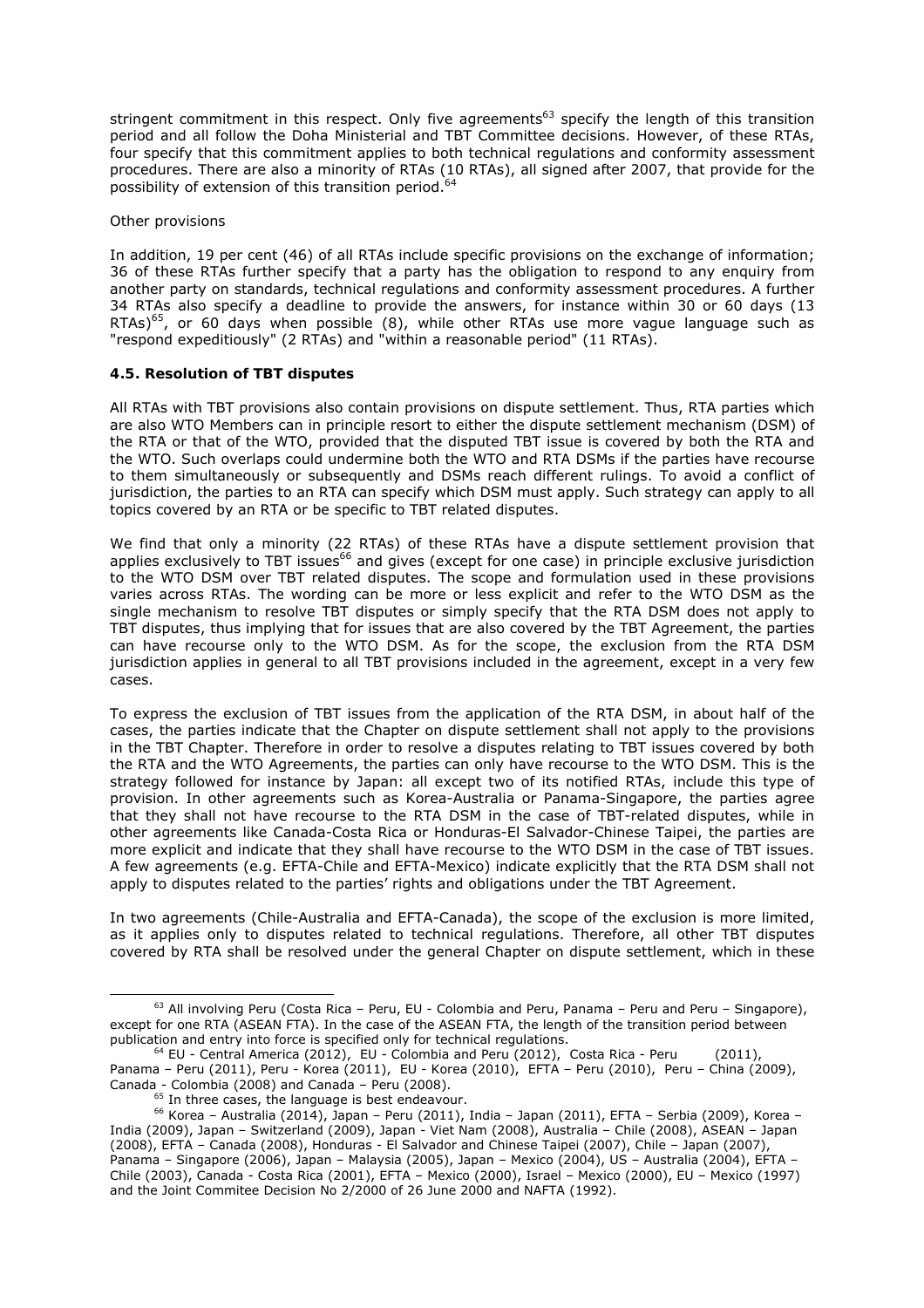cases provides for a choice of forum at the discretion of the complaining party for any issue covered by the RTA and WTO Agreement.

Finally, an interesting provision included only in one agreement – NAFTA - gives the responding party the right to request that a TBT dispute<sup>67</sup> be considered only under the NAFTA DSM.<sup>68</sup> If the complaining party has already initiated a dispute under the WTO's DSU, upon receipt of the responding request<sup>69</sup>, it shall withdraw from participation in these proceedings, and may initiate the dispute under the RTA DSM. Once the forum has been selected, it shall be used to the exclusion of the other.<sup>70</sup>

For the rest of the agreements with a TBT provision (149 RTAs), the general provisions on dispute settlement apply. About half of these agreements (79 RTAs) include a provision on the choice of forum, allowing an RTA party to select between the WTO DSM or the RTA DSM to resolve a dispute arising under both the RTA and the TBT Agreement, but once a party has initiated proceedings under one mechanism, the latter must be used at the exclusion of the other. These forums can therefore not be used simultaneously or subsequently, thus ensuring that no conflict arises between the RTA and WTO DSM. In general, the decision on the forum to use belongs to the complaining party; in very few cases agreements are silent in this regard or require consensus between the parties. Finally, the remaining agreements do not include a clear strategy to avoid a conflict of jurisdiction when a claim regarding the breach of an obligation under both the RTA and the WTO arises. $71$ 

#### **5. TBT PROVISIONS IN RTAS: NEW TOPICS**

We now turn to two topics – marking and labeling and sector-specific provisions – that have become more frequent in RTAs in recent years and that are not explicitly covered in the TBT Agreement.

## **5.1. Marking and labelling**

Marking and labelling are mentioned only very briefly in the TBT Agreement<sup>72</sup> and despite the great benefits that simplification, harmonization or recognition in these two areas would bring, their reference in RTAs is relatively new and very limited.

Our analysis shows that only 4 per cent (9) of all RTAs include provisions on mandatory marking and labelling.<sup>73</sup> All were signed after 2009 and involve mainly agreements concluded by the EU and by Asian countries. The first agreement notified to the WTO to include provisions on marking and labelling was EU-Korea signed in 2010, which indeed is considered to be the most ambitious agreement the EU has signed so far.<sup>74</sup> Among the eight agreements signed subsequently, some mirror to a large extent this agreement. These provisions are not sector-specific, except in three cases where they are specific to textiles and clothing.

In all these agreements (except in China-Switzerland), the parties agree that they will endeavour to minimise their requirements for marking or labelling relevant to consumers, and to ensure that the requirement is not more trade restrictive than necessary. Five RTAs<sup>75</sup> include a provision that specifies that a party may determine the form of labelling or marking, but shall not require the

 $67$  These are disputes arising under Chapter 9 (Standards-related measures) that: a) concern "a measure adopted or maintained by a Party to protect its human, animal or plant life or health or to protect its environment" and b) "raise factual issues concerning the environment, health, safety, or conservation, including

directly related scientific matters".<br><sup>68</sup> Article 2005(4) of the NAFTA. It is also worth that the agreement does not envisage the possibility<br>that the complaining party reject the request of the responding party.

<sup>&</sup>lt;sup>69</sup> The request should be submitted within 15 days of the initiation of the proceedings.<br><sup>70</sup> Article 2005(6) of the NAFTA.<br><sup>71</sup> A few RTAs in this group prohibit only simultaneous proceedings in both forums, but allow s

 $\frac{72 \text{ m}}{2}$  "Marking and labelling are mentioned in the definitions of "standards" and "technical regulations" (Annex 1 of the TBT Agreement)

 $<sup>73</sup>$  EU-Georgia (2014), EU-Moldova (2014), EU-Ukraine (2014), Korea – Australia (2014), Switzerland-</sup> China (2013), EU - Central America (2012), EU - Colombia and Peru (2012), India – Malaysia (2011) and EU –

Korea (2010).<br><sup>74</sup> The EU-Korea Free Trade Agreement in practice (2011), European Commission-Trade, viewed at<br>http://trade.ec.europa.eu/doclib/docs/2011/october/tradoc\_148303.pdf.

 $<sup>75</sup>$  EU - Central America, EU - Colombia and Peru, EU - Korea, EU-Ukraine, EU-Georgia.</sup>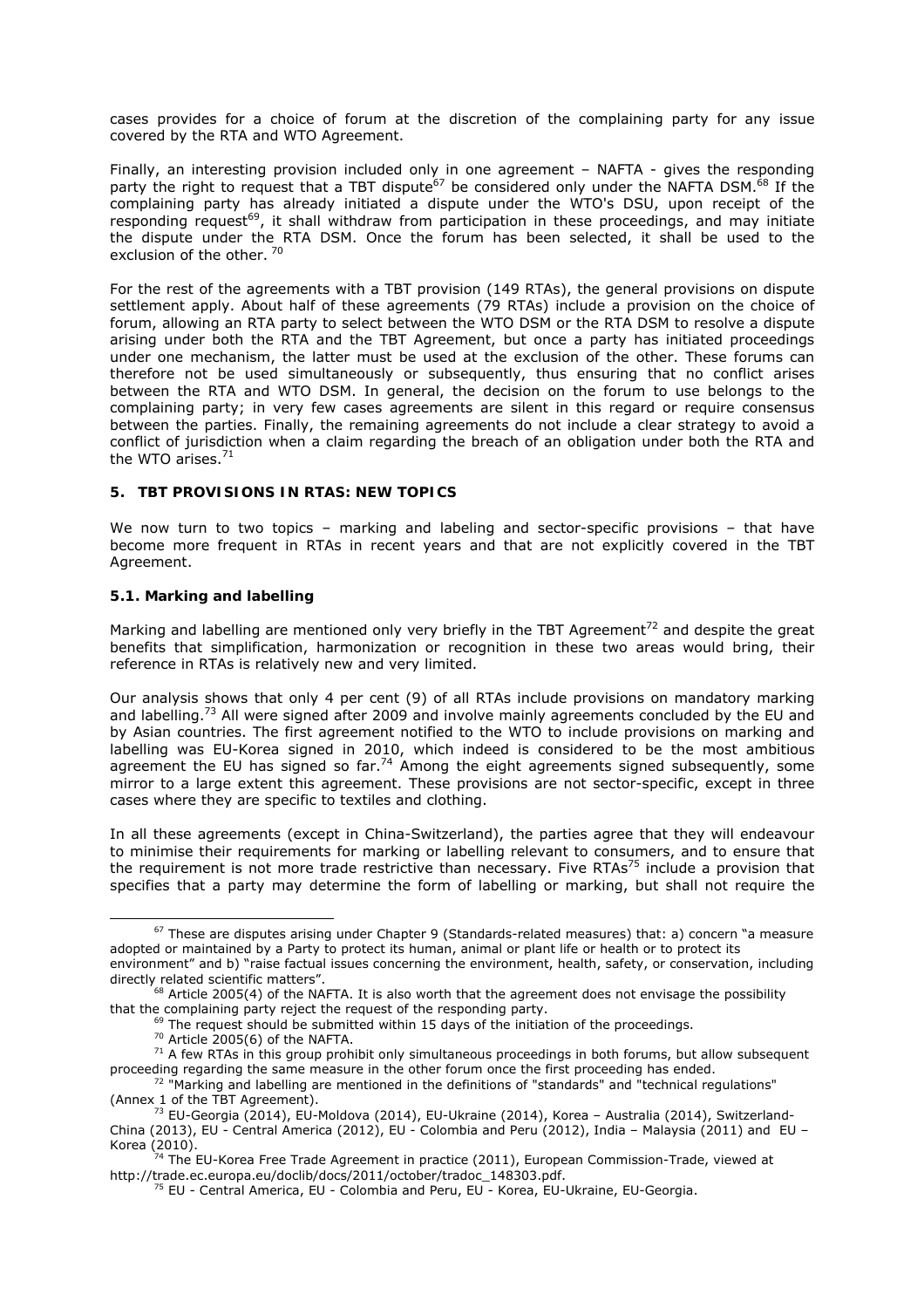approval, registration or certification of labels as a precondition for sale, unless there is a risk to human, animal or plant health or life, the environment or national safety. In certain RTAs<sup>76</sup>, the parties reserve their rights to require the information on a label or marks in a specific language, while other  $RTAs^{77}$  specify that the parties shall permit information in other languages in addition to the language required in the country of destination. RTAs allowing for other languages on labels (except for one) also encourage the parties to accept labels that are non-permanent or removable rather than physically attached to the product if possible.<sup>78</sup>

Other provisions included in four RTAs<sup>79</sup> provide that when the registration and identification of economic operators are required, a party shall issue the identification number to the other party's economic operators without delays and on a non-discriminatory basis. In three cases  $80$ , the parties agree to promote harmonization or develop common labelling. Finally, only two RTAs (EU-Central America and India–Malaysia) also allow that labelling and corrections to labelling take place in the country of destination prior to the commercialisation of the goods. EU-Central America also allows the parties to establish requirements on the physical characteristics or design of a label when products can represent a risk to human, animal or plant health or life, the environment, or national safety.

In terms of coverage, the provisions on marking and labelling in these RTAs are not product specific, except in the case of Switzerland-China, EU-Central America and EU-Peru and Colombia. Provisions in these three agreements cover textiles and clothing, and in the latter two cases, they also cover footwear and include general provisions on marking and labelling. The inclusion of such provisions is not surprising given the importance of the textiles industry in Central America and China. The three agreements include provisions regarding the type of information required in the case of mandatory labels or marks. In the case of China-Switzerland, the information required is to be limited to the size, fibre content and care instructions of the product. The agreement also provides for notification obligations in case other information is required. In the case of the agreements by the EU, the tags must include information on fibre content, the country of origin, the safety instructions for specific use and care instructions for textiles and clothing, and for footwear, the main materials used, and safety instructions for specific use and country of origin. In EU-Peru and Colombia, the parties further agree to not establish: a) requirements regarding the physical characteristics or design of a label; b) an obligation to permanently label garments which, due to their size, makes this either difficult or diminishes their value; and c) for goods sold in pairs, an obligation to label both parts when these are of the same material and design.

## **5.2. TBT sector-specific provisions**

Contrary to the TBT agreement, some RTAs include TBT provisions that are sector-specific. $81$  The inclusion of these provisions is relatively new and only involves 12 per cent of all RTAs (or 28 RTAs).<sup>82</sup> Half of these agreements were signed after 2006 and more than two-thirds involved an Asian country, in particular Singapore (9 RTAs), Japan (4 RTAs), Korea (5 RTAs), China (2 RTAs) and Chinese Taipei (2 RTAs). Other RTAs also involved the EU, US, Chile and Mexico. The provisions in these RTAs vary in scope and depth but the majority tend to go beyond the commitments under the TBT Agreement. The provisions include commitments with respect to the mutual recognition of conformity assessment results, labelling and marking, equivalence of technical regulations, cooperation and the promotion of mutual recognition arrangements. These

<sup>&</sup>lt;sup>76</sup> EU - Korea, EU-Ukraine, EU-Moldova, EU-Georgia and Australia-Korea.<br><sup>77</sup> EU - Central America, EU- Colombia and Peru, Australia-Korea.<br><sup>78</sup> EU - Central America, EU - Colombia and Peru, Korea-Australia and EU – Korea

sector-specific proposals (i.e. vertical proposals) aiming at improving the functioning of the TBT Agreementhave been submitted. These proposals refer to the labelling of textiles, clothing, footwear and travel goods, as well as to trade in electronics, automotive products and chemicals (WTO Documents TN/MA/W/103/Rev.3, 6 December 2008 and TN/MA/W/103/Rev.3/Add.1, 21 April 2011).<br><sup>82</sup> EU-Georgia (2014), EU-Moldova (2014), EU-Ukraine (2014), Singapore -Chinese Taipei (2013), New

Zealand-Chinese Taipei (2013), Switzerland- China (2013), EU-Central America (2012), EU - Colombia and Peru (2012), Korea – Turkey (2012), India – Japan (2011), EU - Korea, (2010), Korea- India (2009), China - New Zealand (2008), Korea – US (2007), Japan – Thailand (2007), Japan – Philippines (2006), Chile – Peru (2006), Korea – Singapore (2005), Trans-Pacific Strategic Economic Partnership (2005), India – Singapore (2005), US – Singapore (2003), Singapore – Australia (2003), Japan – Singapore (2002), New Zealand – Singapore (2000), Canada – Chile (1996), Colombia – Mexico (1994), NAFTA (1992), EFTA – Turkey (1991) and the decision No. 3 of 2009 of the Joint Committee. In the case of EFTA-Turkey, the provisions in question applied to industrial goods.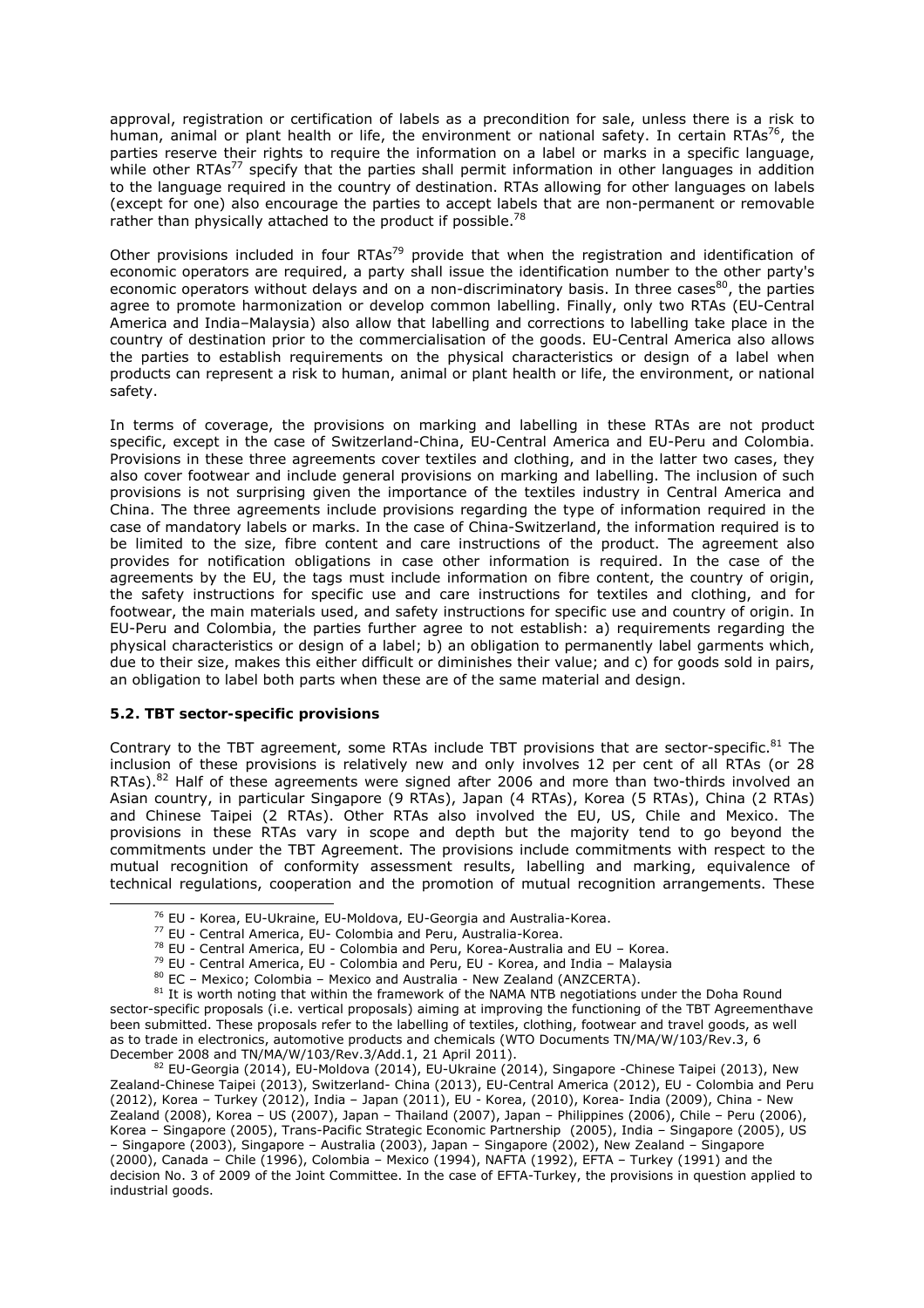provisions apply, depending on the RTA, to electrical, electronic, medical, pharmaceutical, automotive, textiles, clothing and food products, as well as telecommunication equipment and cosmetics, which reflect the importance that RTA parties grant to trade in these sectors. Provisions covering textiles and clothing refer to labelling and marking only, which were described in the section on marking and labelling, and therefore are not included in this section.

### *Electrical, electronic and telecommunication products*

TBT provisions covering electrical and electronic products are the most common sector-specific provisions. They often refer to mutual recognition, cooperation and/or the affirmation of existing arrangements. In the case of mutual recognition, the parties agree to accept the results of conformity assessment procedures conducted in the territory of the other party. This is for instance the case of RTAs concluded by Singapore and Japan (see section on recognition of conformity assessment results).<sup>83</sup> In the case of Singapore-India and Singapore-Japan, this commitment also applies to telecommunication equipment. $84$  Some of these agreements also include provisions regarding the procedures to register the conformity assessment bodies of the other party.<sup>85</sup>

EU-Korea also includes provisions covering electronics and referring to mutual recognition but instead of including commitments on the recognition of conformity assessment results, it includes commitments to facilitate and simplify conformity assessment procedures. In this RTA, the parties agree to gradually replace the third party certification/testing they required for electronic goods by a supplier self-declaration of conformity, which is the model promoted by the EU. This applies to certain products only and means that exporters would only need to present a declaration of conformity to enter the market of the other party to prove compliance with the applicable Korean or European requirements.

In addition to the provisions on mutual recognition, other countries have chosen to include provisions to enhance bilateral cooperation in the area of electrical and electronic equipment. This is for instance the case of a couple of RTAs by China (e.g. New Zealand-China and Switzerland-China). In New Zealand-China, the parties agree, inter alia, on the criteria that they must apply for assessing, accrediting, and recommending conformity assessment bodies. While in China-Switzerland, the parties concluded a side agreement on cooperation in the area of telecommunication, electromagnetic compatibility and electrical equipment. In Canada – Chile, the parties include provisions on transparency and establish a Committee on Telecommunications Standards. Moreover they agree to take the necessary steps to accept the results from conformity assessment conducted in the territory of the other party.

Other RTAs promote through consultations the conclusion of mutual recognition agreements (MRAs) or arrangements for conformity assessment in the area of telecommunication, electrical and electronic equipment (e.g. Korea-India), or make reference to their obligations under existing bilateral agreements (e.g. New Zealand-Chinese Taipei). Other RTAs go even further and incorporate existing agreements, for instance in Singapore-Chinese Taipei, the parties incorporate the MRA on Conformity Assessment they have between their standardization bodies, as well as their Agreement on Consumer Product Safety, and the APEC MRA for Conformity Assessment of Telecommunications Equipment, while in Singapore-Korea and Singapore-US, the parties agree to take steps to implement it.

#### *Pharmaceuticals and medical products*

All the TBT provisions covering pharmaceutical and medical products focus mainly on cooperation, transparency, and/or procedures to obtain a product registration certificate.

For instance, the EU-Korea agreement, in addition to its provisions on electronics, contains provisions to enhance cooperation and transparency regarding the pricing and reimbursement of pharmaceutical products and medical devices. It also establishes a working group on chemicals to promote cooperation. In Singapore-US, the parties agree to establish a working group on medical products to enhance cooperation, while in Colombia-Mexico, they agree to establish a sub-

<sup>&</sup>lt;sup>83</sup> Japan-Thailand, Japan-Philippines, Japan-Singapore, Singapore-New-Zealand, Singapore- Korea and<br>Singapore-India,

<sup>&</sup>lt;sup>84</sup> In the case of Singapore-Korea, there is also a provisions on telecommunications under which the Parties agree to take steps to implement Phase I and Phase II of the APEC Mutual Recognition Arrangement for Conformity Assessment of Telecommunication Equipment. The same applies to Singapore-US.<br><sup>85</sup> For example: Japan-Philippines and Japan-Thailand.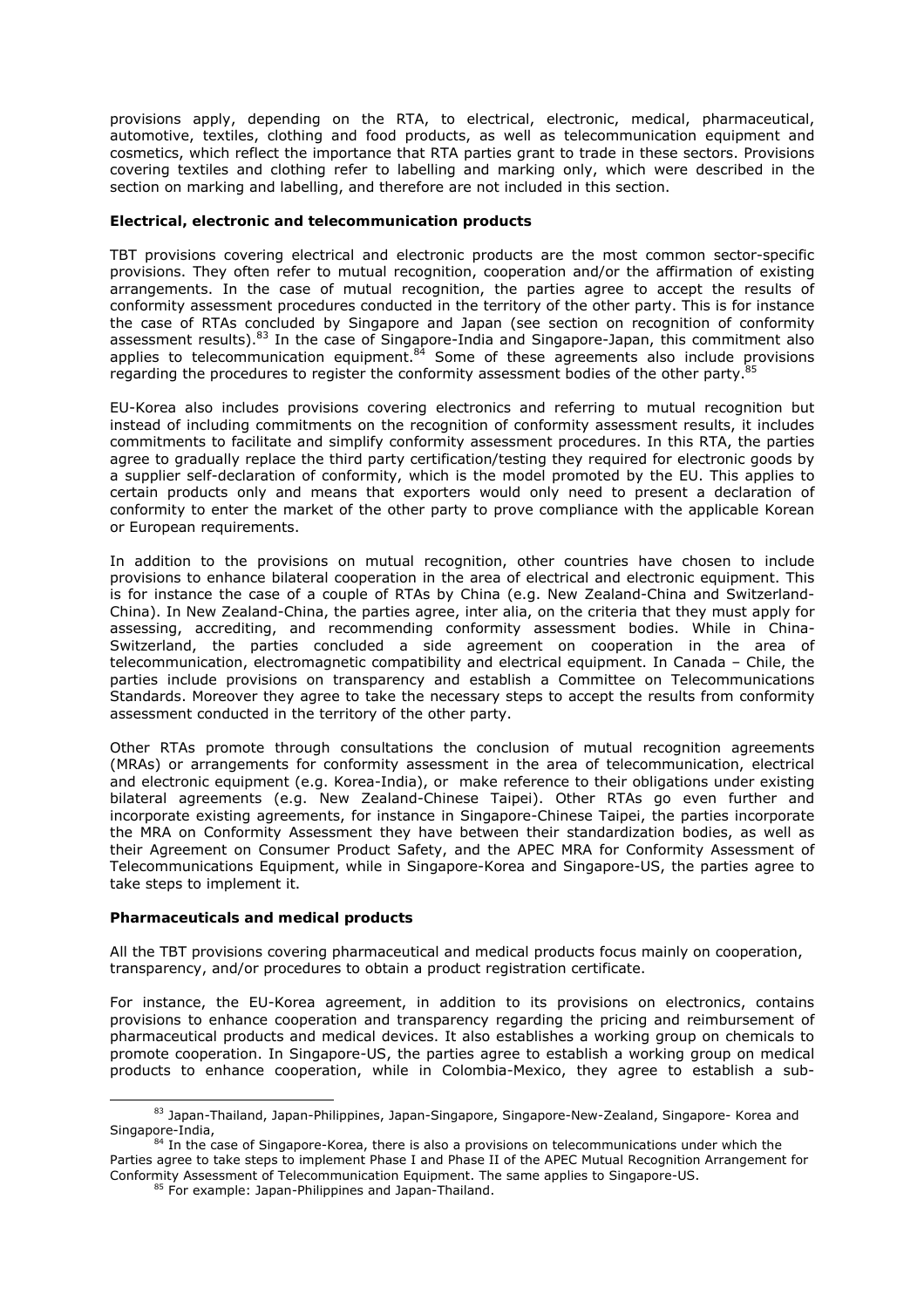committee for medicines, pharmaceuticals and medical equipment. The RTA between Colombia and Mexico also includes provisions regarding the administration and issuing of registration certificates.

In the case of Japan-India, in addition to provisions on cooperation in pharmaceuticals, the parties agree to grant to the application by the other party for registration and other approvals required for the release of a generic medicine into the market the same treatment as to applications made by its nationals. In the case of Singapore-India, the parties modify their RTA (2010) to include provisions on generic medicines, under which Singapore agrees to establish a system of registration for generic medicines produced in India to facilitate their authorization for supply in Singapore.

In Chile-Peru, the parties specify the time required to obtain registration certificates for pharmaceuticals, cosmetics, veterinary products and pesticides.

## *Automotive sector*

Our analysis shows that only two RTAs, Korea-EU and Korea-US, include TBT provisions for the automotive sector. Under Korea-EU, the parties agree to harmonize and accept as equivalent selected regulations listed in the agreement. Under Korea-US, the parties' commitments are less ambitious than those in Korea-EU, as the RTA focuses on cooperation. Under Korea-US, the parties agree to cooperate to harmonize motor vehicle standards and ensure that their technical regulations are not more trade-restrictive than necessary to achieve their legitimate objectives. The parties further establish an automotive working group to enhance cooperation and agree to notify the criteria it uses to accredit, approve, license, or otherwise recognize conformity assessment bodies with respect to motor vehicles, as well to cosmetics, household electrical appliances or any other product identified by the party.

#### *Food Sector*

Only two agreements, Singapore-Australia and Singapore-India, include TBT provisions covering food products. In Singapore-Australia, the parties agree to recognize as equivalent the technical regulations on food of the other party even if they differ from their own, or from those used by other countries trading in the same food product, if the exporting party objectively demonstrates to the importing party that its regulation achieves the same objective. The agreement also provides for the conclusion of conformity assessment arrangements between their regulatory authorities for the purpose of ensuring that food products exported by a party meet the food standards of the exporting party that are accepted as equivalent by the importing party.

In addition to the provisions on telecommunication, electrical and electronic equipment and generic medicines, the RTA Singapore-India, includes provisions on transparency regarding food standards and technical regulations and encourage the conclusion of conformity assessment arrangements between their regulatory bodies with the view of reaching the acceptance of conformity assessment results.

## *Other sectors*

There are other agreements which include provisions on cooperation and/or on the establishment of working groups for a variety of sectors, as well as on conformity assessment procedures. This is for instance the case of Korea-Turkey, where the parties promote cooperation and are encouraged to negotiate agreements for the recognition of the results of conformity assessment procedures conducted in the other party in different areas*, including* pharmaceutical products, medical devices, electronics, motor vehicles and parts, and chemicals. The NAFTA specifies for instance the establishment of a number of subcommittees on land transportation standards, telecommunications standards, automotive standards, labelling of textiles and apparel goods and others as it considers necessary to, *inter alia*, promote standards compatibility. The Trans-Pacific Strategic Economic Partnership (4) (in an exchange of letters) includes cooperation in electrical safety and electromagnetic compatibility of electrical and electronic equipment; marketing beef; and shoe labelling.

There are also a few agreements recently concluded by the EU (i.e. with Georgia, Moldova, and Ukraine, all signed in 2014) that specify the sectors where approximation of TBT legislation with that of the EU is required. The sectors include vehicles, chemicals, cosmetics and medical devices. These RTAs further envisage the conclusion of agreements on conformity assessment and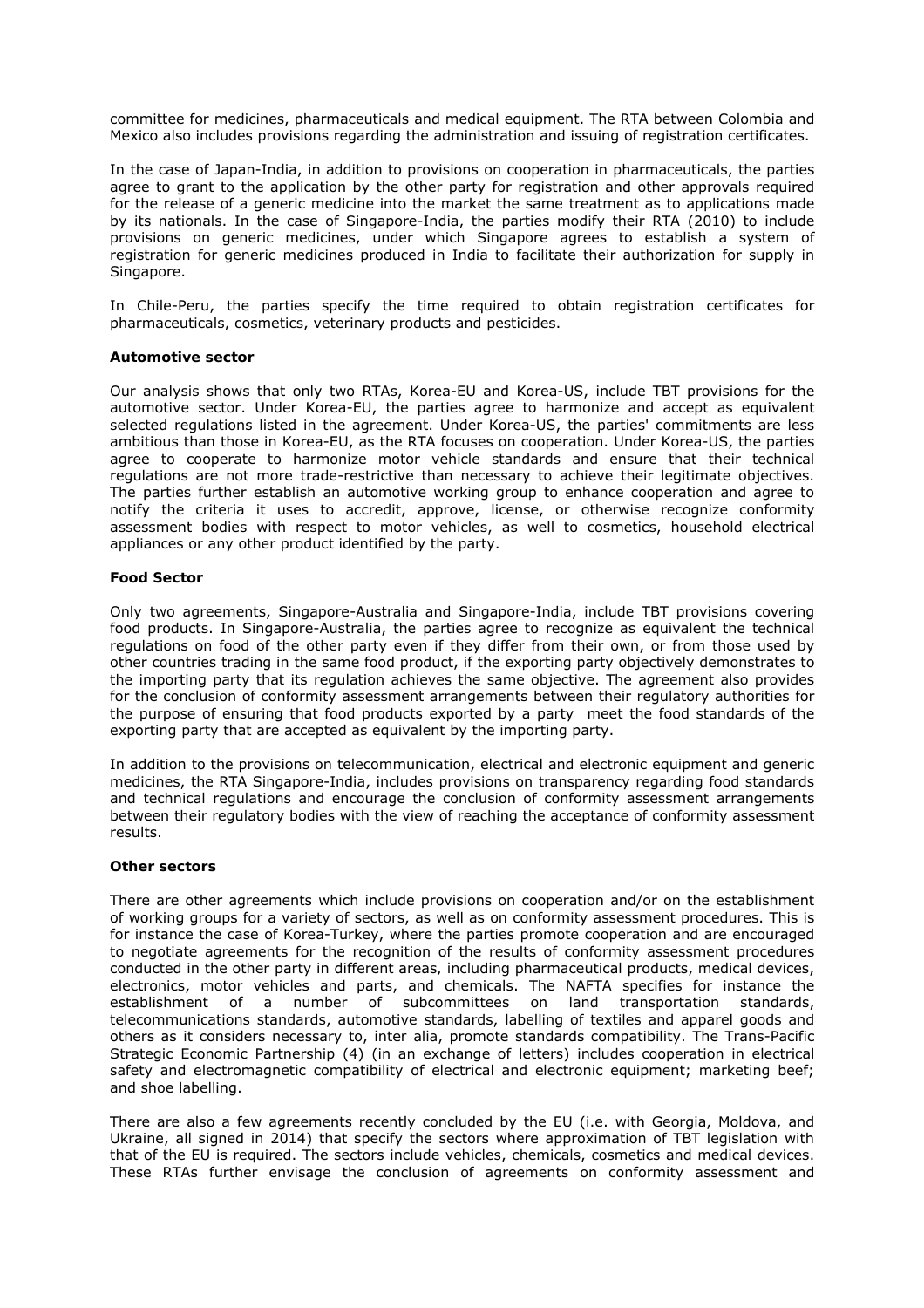acceptance of industrial products (ACAA) for these sectors. With an ACAA, trade in these sectors shall take place under the same conditions as those applying to trade between EU members.

## **6. CONCLUSIONS**

The purpose of this study is to assess the extent to which TBT provisions contained in RTAs differ from the TBT Agreement and include broader commitments. Our analysis covers all RTAs – with few exceptions - currently in force and notified to the WTO. This represents 238 RTAs, of which 171 include at least one provision on TBT and focuses on seven types of provisions: provisions referring to the TBT Agreement; harmonization and equivalence of technical regulations; harmonization and recognition of conformity assessment procedures; transparency; dispute resolution; marking and labeling and sector-specific commitments.

The results reveal that the frequency and level of detail of TBT provisions in RTAs have increased significantly over time. All RTAs signed since 2010 systematically include TBT provisions. These are mostly organized in chapters and in general more detailed than those under a single article, thus reflecting the growing interest for and importance TBT issues have acquired in recent years.

However, the mere inclusion of TBT provisions, in particular in the form of a chapter, does not necessarily mean that these provisions are significantly different or broader than the TBT Agreement. In fact, our study shows that in general, for the type of provisions considered, only a minority of RTAs differ from the TBT Agreement by using more stringent wording and imposing broader commitments seeking to facilitate trade between the parties. This finding is reinforced by the fact that almost all RTAs with a TBT provision make reference to the TBT Agreement, thus showing the intention of the parties to preserve coherence between their RTAs and the multilateral system. Reference to the TBT Agreement varies across RTAs, but in general the parties affirm their right and obligations under the TBT Agreement or in some cases incorporate all or part of the TBT agreement in their RTAs.

Among the differences between RTAs and the TBT Agreement, we found that $86$ :

- In addition to standards, technical regulations and conformity assessment procedures covered in the TBT Agreement, only 17 per cent of all RTAs also cover metrology. More importantly, only 7 per cent of all RTAs have a narrower coverage than the TBT Agreement as they do not cover all three measures.
- Only 6 per cent of all RTAs require the harmonization of technical regulations and conformity assessment procedures among the parties. These agreements involve mainly agreements concluded by the EU with candidates and potential candidates for EU membership, as well as agreements whose objective is to create a customs union. Besides their low frequency, this type of provision does not necessarily undermine the process of harmonization at the multilateral level as long as the technical regulations and conformity assessment used as the benchmark in the process of harmonization at the bilateral or regional level are based on international standards/guidelines. However, if this is not the case, harmonization at the bilateral or regional level could lead to rules fragmentation and different TBT regimes.
- Only 5 per cent of all RTAs require that a party recognizes as equivalent the technical regulations of the other party. In certain cases this obligation applies to specific sectors such as food or automotive. This provision goes beyond the WTO commitments and can potentially have a trade-enabling effect among parties but also distort trade with nonparties. But it is only found in RTAs involving Latin American countries, NAFTA and Korea-EU, the latter two being considered among the most ambitious RTAs currently in force.
- Only 5 per cent of all RTAs make broader commitments than the TBT Agreement with respect to the recognition of conformity assessment results. In these RTAs, the parties agree to mutually recognize the results of conformity assessments conducted in the territory of the other party. These agreements involve mainly Asia-Pacific countries and typically cover electrical and electronic equipment. This probably reflects the intention of those governments to specifically improve the operation of value chains among parties in Asia. Even fewer RTAs (3 per cent) provide for the conclusion of a mutual recognition agreement. These provisions certainly facilitate trade among the parties, but they could disadvantage exporters from non-parties if their conformity assessment results are not granted the same treatment.

<sup>&</sup>lt;sup>86</sup> These differences vary in their depth and potential effect on trade.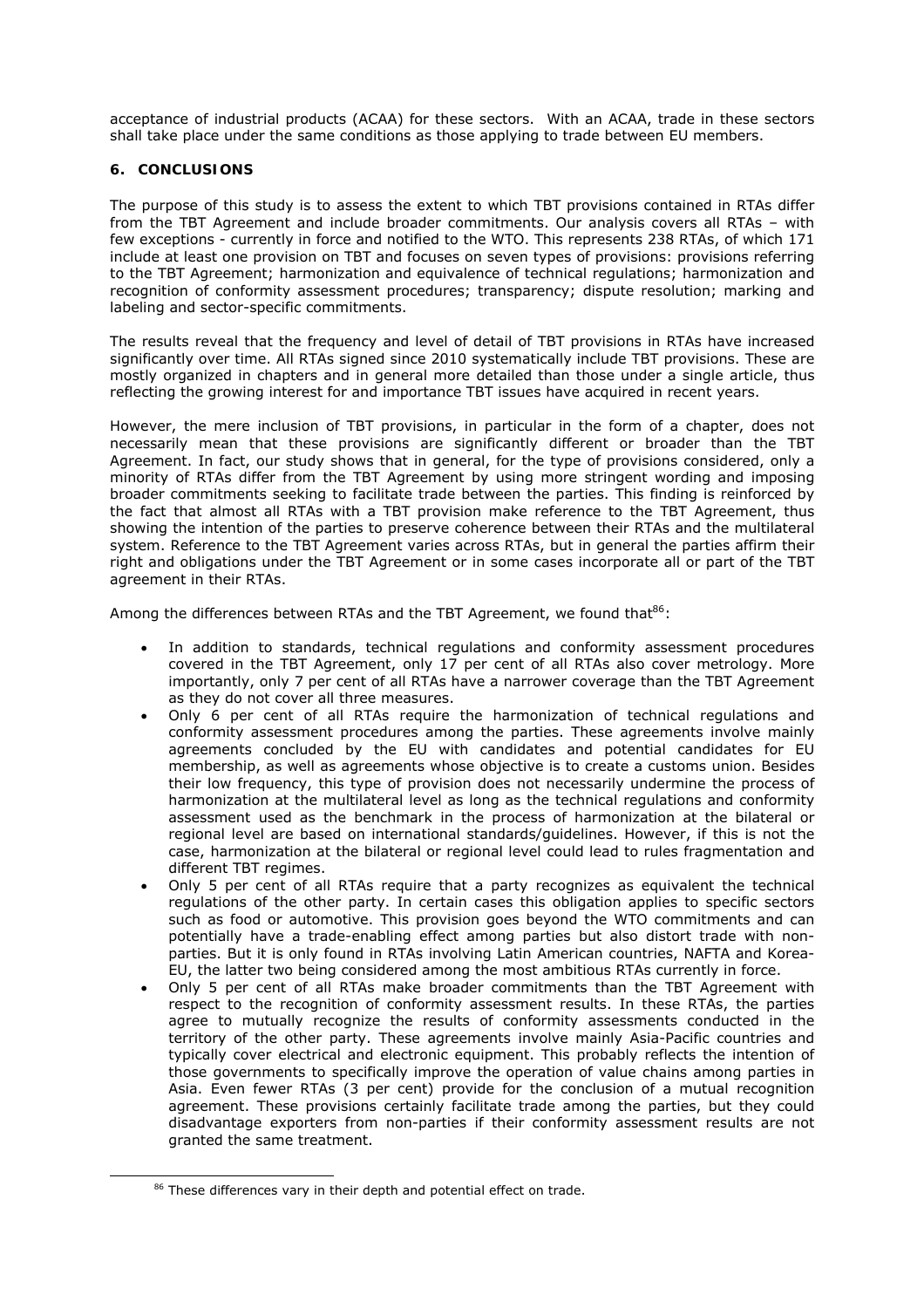- Among the types of provisions examined, transparency and reference to the TBT Agreement are the most frequently referred to. Transparency is also the area in which RTAs go beyond the WTO the most frequently. Between 2 per cent and 21 per cent of RTAs contain a provision that reinforces the WTO TBT notification system, and because of their nature, these provisions could be the easiest to multilateralise. These provisions specify for instance deadlines to provide comments, or expand notification obligation to all TBT measures (including those that are in line with international guidelines), or provide for the publication of the replies to comments from the other party.
- Only a minority of RTAs include provisions in areas that are either not mentioned, or only very briefly, in the TBT agreement – we focus here on labelling and marking and provisions for specific sectors. Only 4 per cent RTAs include commitments in the area of labelling and marking. This is a recent phenomenon: all of these RTAs were signed after 2009 and involve mainly the EU, Latin American and Asian countries. Moreover, in one-third of these RTAs, these provisions are specific to textiles and clothing, thus reflecting the importance of the textiles industry for Asian, and more recently for certain Latin American countries. Other sector-specific provisions were found in 11 per cent of RTAs and deal with commitments referring to medical, pharmaceutical, automotive, and food products as well as cosmetics and telecommunications equipment. These RTAs involve mainly Asian countries and include commitments on conformity assessment results, equivalence of technical regulations, cooperation and the promotion of mutual recognition arrangements.
- In the area of dispute resolution, only 9 per cent of RTAs include a provision that is specific to TBT-related disputes and that treats TBT issues in a different way from other issues covered by the agreement. These RTAs, except for one case –NAFTA- give the WTO DSM exclusive jurisdiction over TBT-related disputes. In certain cases, this delegation only applies to disputes referring to technical regulations. In the case of NAFTA, upon the request of the responding party, standards-related disputes may be considered under the RTA DSM. In the rest of the RTAs with TBT provisions, TBT-related disputes are bound by the general provisions on dispute settlement. In more than half of these RTAs, the settlement of a dispute can take place either in the RTA forum or in the WTO forum at the discretion of the complaining party. But once the forum has been selected it shall be used at the exclusion of the other, which ensures that no conflict arises between the RTA and WTO DSM.

This survey of the treatment of TBT-related issues in RTAs shows that even if there are RTAs that include new or broader commitments than the TBT Agreement, their number remains very limited. Thus their impact (positive or negative) on the multilateral trading system as a whole is also presumably low. However, if these provisions, which in certain cases are relatively new, were to be systematically replicated in future RTAs, they could potentially influence the current practice in the issues studied. Topics for future research in this area include analyzing the effects on trade of the RTAs that provide for the mutual recognition of conformity assessment results or the impact of an RTA with TBT provisions on the number of specific trade concerns involving the RTA parties.